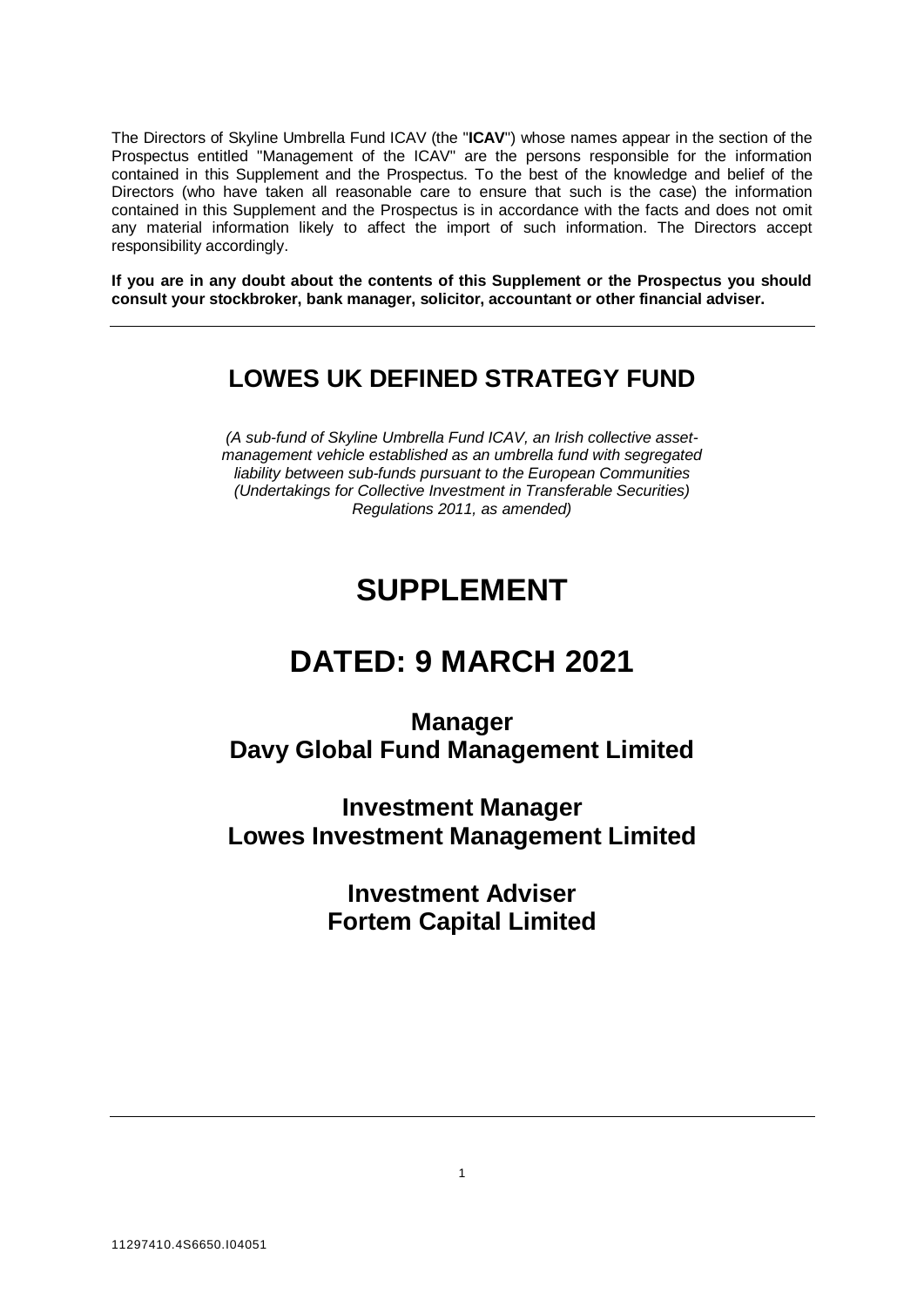**This Supplement forms part of, and should be read in the context of and together with, the Prospectus dated 9 March 2021 as may be amended or updated from time to time (the "Prospectus") in relation to the ICAV and contains information relating to the Lowes UK Defined Strategy Fund (the "Fund") which is a separate portfolio of the ICAV.** 

**The Fund may invest up to 100% of its net assets in financial derivative instruments ("FDIs").**

**The other sub-funds of the ICAV, at the date of this Supplement are: Fortem Capital Progressive Growth Fund, Fortem Capital Real Estate Index Tracking Fund, ARGA Global Equity Fund, ARGA Emerging Market Equity Fund, Secor Mazu Global Equity Fund, Arbrook American Equities Fund, Levendi Thornbridge Defined Return Fund, Usonian Japan Value Fund, ARGA European Equity Fund, Fortem Capital Alternative Growth Fund, Sprucegrove International UCITS, Sprucegrove Global UCITS, Eagle Capital US Equity Value Fund, FGP Emerging Markets Equity UCITS Fund, The GM Fund and Fortem Capital US Equity Income Fund**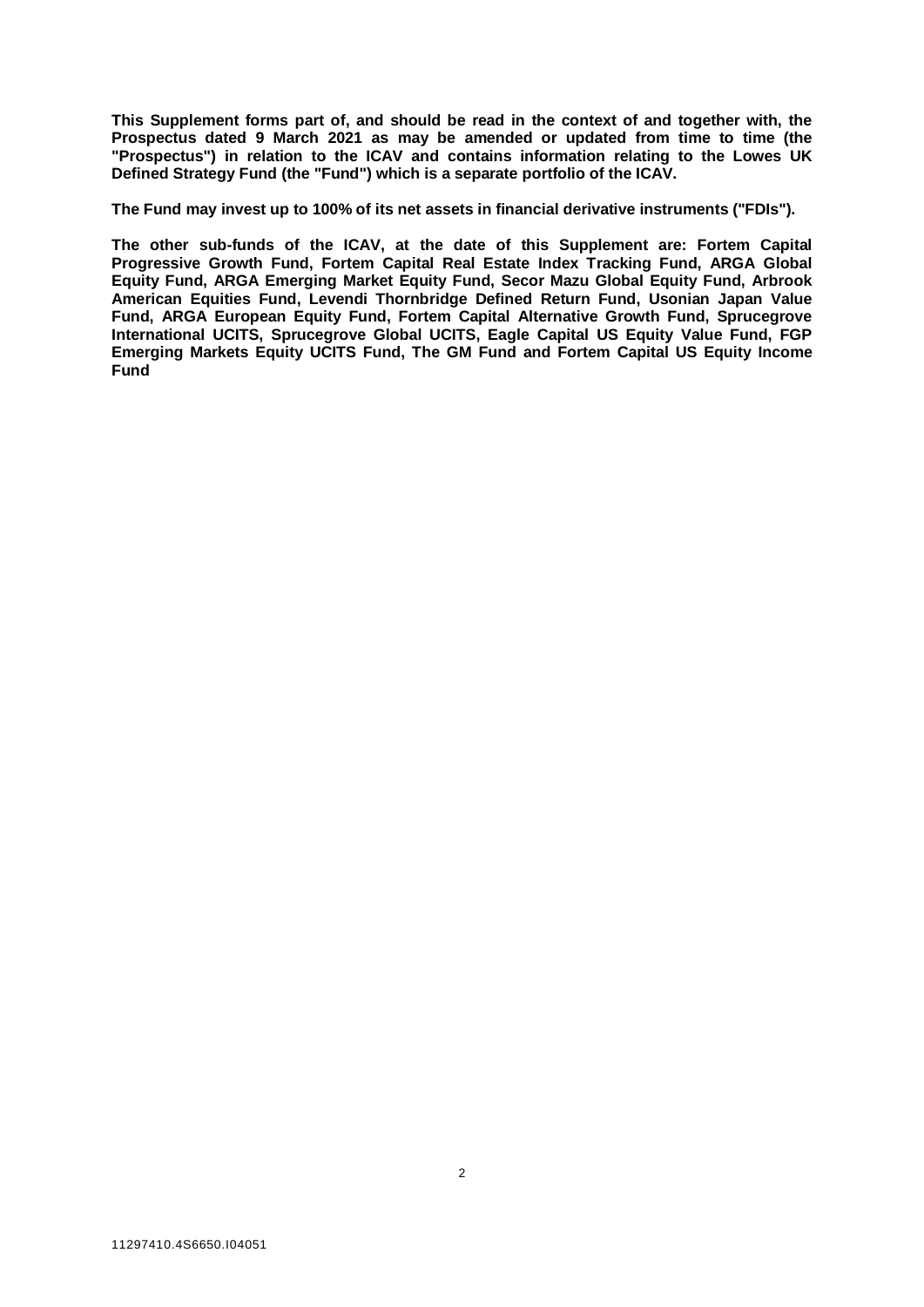# **TABLE OF CONTENTS**

| <b>CLAUSE</b> | PAGE |
|---------------|------|
|               |      |
|               |      |
|               |      |
|               |      |
|               |      |
|               |      |
|               |      |
|               |      |
|               |      |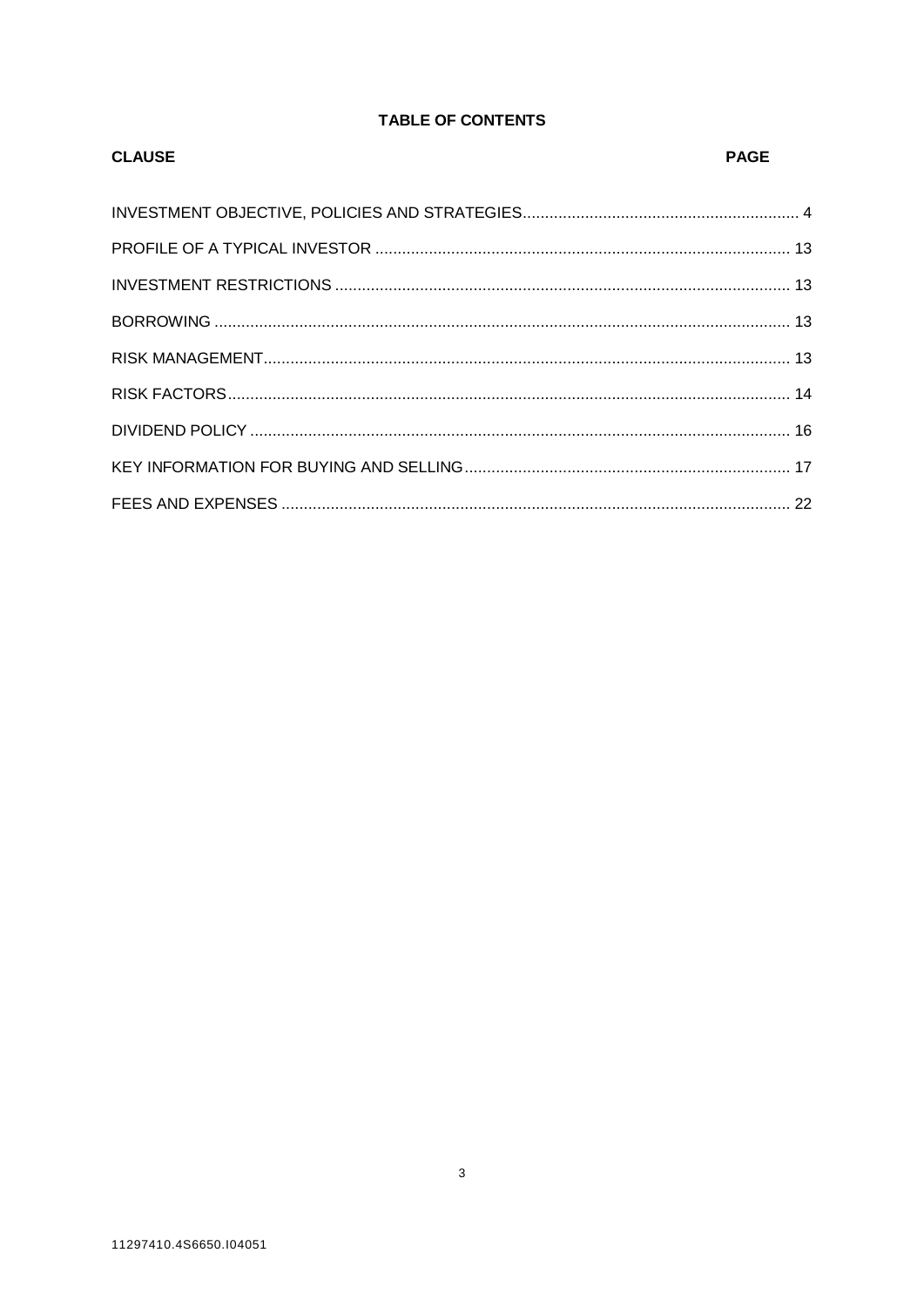# **INVESTMENT OBJECTIVE, POLICIES AND STRATEGIES**

#### <span id="page-3-0"></span>**Investment Objective**

The investment objective of the Fund is provide an annualised targeted return in excess of 5% above the Bank Of England Sterling Overnight Index Average (**SONIA**) (the "**Target Benchmark**") over the medium to long term in rising, directionless or modestly falling UK equities markets. This return is not guaranteed. The Fund will aim to achieve the targeted return, while being less volatile than a corresponding investment into UK equity markets. It will invest in a core portfolio predominantly comprised of defined return equity strategies that aim to provide capital growth in all but extreme negative market scenarios.

#### **Investment Policy**

The Fund intends to achieve its investment objective by investing directly in equities, equity related securities and government and investment grade bonds and indirectly in these securities through FDI (on exchange and over the counter) subject to the leverage limits disclosed below. All of the equities, bonds and FDI (as applicable) will be listed and/or traded on the exchanges and markets set out in Appendix I of the Prospectus.

The equities and equity related securities will primarily comprise of UK equities listed and traded on a recognised exchange. The Fund's equity related securities will be investments linked to equity market indices such as the FTSE 100, S&P 500, Eurostoxx 50, Russell 2000, Swiss Market Index, Topix and Nikkei 225 through which the Fund will gain exposure to all of the stock in that particular index.

The Fund's equity exposure will mainly be gained through a series of auto-call options (i.e., a type of call option) which will be linked to certain equities, baskets of equities or equity market indices and will have multiple potential maturity dates (the "**Observation Dates**"). The term of the auto-call options will vary, typically between 5 and 10 years (the "**Term**"), and the value the underlying asset needs to be at or above on each Observation Date (the "**Observation Level**") can vary too. Observation Levels can be at the same level on every Observation Date, such as the same as the starting value, or a set amount above or below. They can also vary between each Observation Date, so that the value the underlying asset needs to be at for the option to mature reduces each year. Each auto-call option will have capital protection barriers in place, typically between 50% and 70% of the initial value of the underlying asset (the "**Capital Protection Barriers**"). Capital Protection Barriers set the amount that the underlying asset can be down by at the end of the term before a loss is made on the strategy. Varying the Capital Protection Barrier can lead to a different investment return, with a lower level offering more protection, so tending to receive a lower coupon in return. At outset, the terms of the security will quote a coupon which will be paid for each year the security is in force, and the Observation Level for each different Observation Date. For example, if the coupon of the security was 10% and it ran for 3 years before the level of the underlying asset was above the appropriate Observation Level, then the security would pay out three times the annual coupon, i.e.  $3 \times 10\% =$ 30%. Similarly, if a contract ran for six years before the asset was above the Observation Level, then it would pay out six times the annual coupon, i.e.  $6 \times 10\% = 60\%$ . For each year the security is in force before maturing, the total amount paid at maturity rises by the amount of the annual coupon each year. The number of Observation Dates and the Observation Levels can be varied between auto-call options, and along with the Term and the Capital Protection Barrier levels, will be decided upon by the Investment Manager dependant on market conditions when the option is purchased. Once purchased, the foregoing will be unchanged for each option until it matures or is terminated.

As of the date of this Supplement, the Fund can invest indirectly in the equity market indices listed in Appendix I (each an "**Index**", together the "**Indices**"), all of which comply with the requirements of the Regulations and the Central Bank Regulations. Thereafter, a current full list of each equity market index in which the Fund invests shall be available to investors from the Investment Manager on request. In addition, the list of indices in which the Fund invests will be included in each set of annual and semi-annual reports relating to the Fund. Each Index rebalances no more frequently than on a quarterly basis. The rebalancing frequency has no impact on the transaction costs associated with the Fund as any rebalancing will not require any higher frequency of position turnover in the Fund than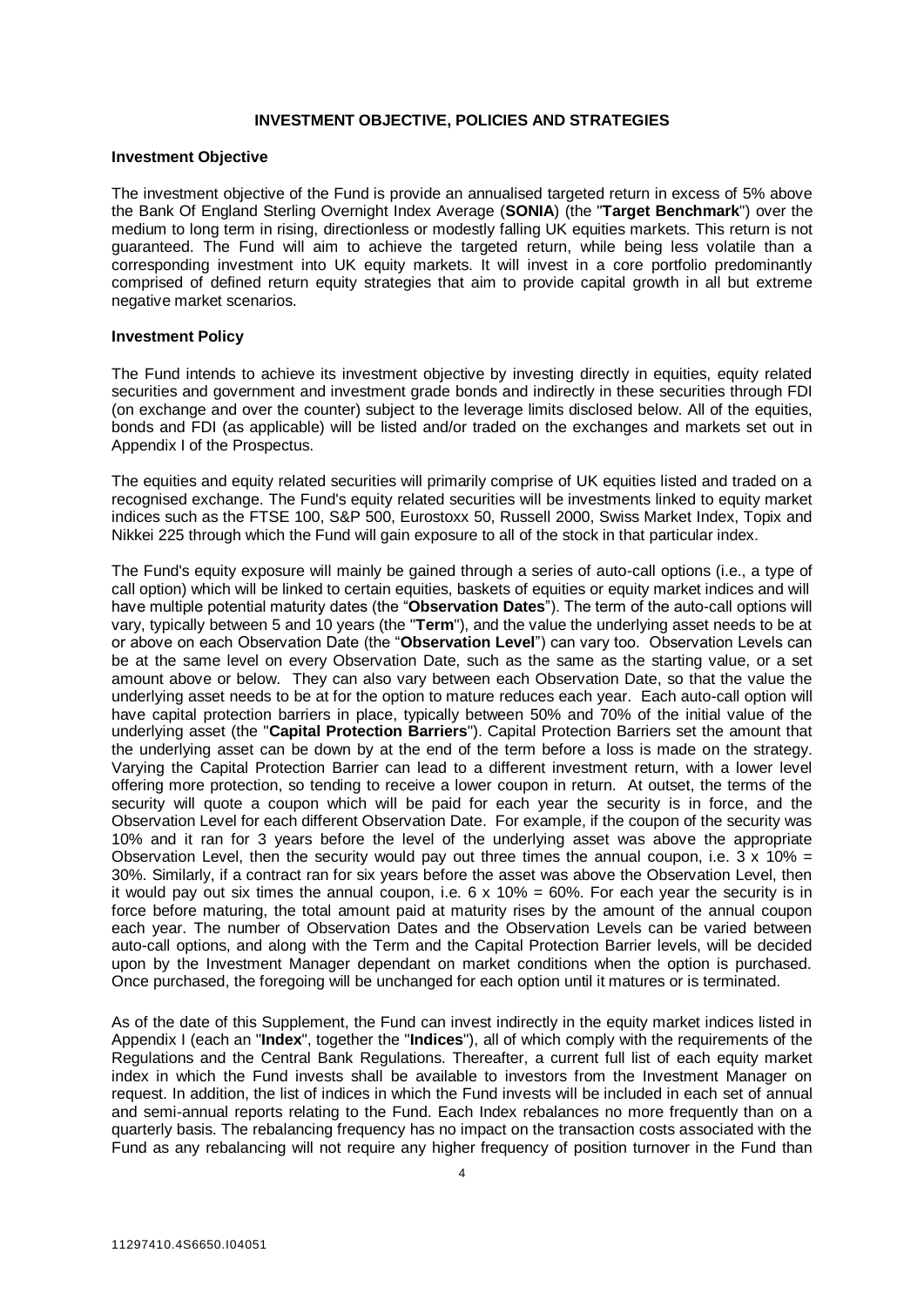would otherwise be the case were the equity market index to be static. Where the weighting of a particular constituent of an Index exceeds the UCITS investment restrictions, the Investment Manager will as a priority objective seek to remedy the situation taking into account the interests of Shareholders and the Fund. The Fund will not be subject to any geographic, sector or market capitalisation constraints, save for the fact that such equities and equity related securities must be incorporated in a developed market.

Government and corporate bonds will comprise of fixed and/or floating interest rate bearing securities. All bonds will be investment grade.

The Fund will use FDI, which comprise of forward currency contracts, call options, put options, credit default swaps and swaps (on exchange and over the counter, and in particular may invest up to 100% of the Net Asset Value of the Fund in swaps as further detailed in the table below), for the purposes of efficient portfolio management and/or for investment purposes. The Fund may take long and short exposure so as to achieve the investment objective of the Fund. In particular, FDI will be used to reduce exposure to a particular asset without having to sell all or some the Fund's holdings. Short positions, for example, may also be used for investment purposes to provide positive returns from a fall in the value of an Index. This may be used, for example, where the Investment Manager identifies an Index through various research and analysis that is likely, in the opinion of the Investment Manager, to perform poorly over a given period, and therefore Shareholders may benefit from a short position in that Index.

The Fund may construct its portfolio using FDI that are long-only, short-only or combinations of long and short by investing indirectly in the underlying assets. The aggregate value of long positions (predominantly through investment in equities, the Indices or bonds) is expected to be approximately 200% of its Net Asset Value. The notional amount of short positions is expected to be approximately 150% of the Net Asset Value. For the avoidance of doubt, the short positions may only be achieved synthetically through derivatives.

The use of such FDI will at all times be in accordance with the conditions and limits laid down by the Central Bank from time to time. The Fund may enter into over-the-counter ("**OTC**") FDI with Approved Counterparties. The Investment Manager will monitor counterparty exposure and where applicable, take into consideration any collateral held by the Fund in determining the Fund's exposure. Where the Fund has entered into an OTC FDI with an Approved Counterparty and the value of the FDI is in favour of the Fund and the Approved Counterparty defaults on its obligation, there is a risk that the Fund will lose all or some of the value of that FDI. Please refer to the section of this Prospectus entitled "*Risk Factors – "Over-the-Counter ("OTC") Transactions*" for more details. In selecting OTC counterparties to trade with the Fund the Investment Manager will exercise due care and will ensure that the counterparty satisfies the criteria set out in the Prospectus.

The Fund may invest up to 10% of its Net Asset Value in CIS, provided that no investment will be made in another sub-fund of the ICAV or another fund managed by the Investment Manager.

The Fund is actively managed in reference to the Target Benchmark as the Fund has a performance target to outperform the Target Benchmark and the performance of the Fund is compared to the Target Benchmark in marketing materials. Investments in the Fund's portfolio are not specifically selected from the constituents of the Target Benchmark and the Fund's investment policy is in no way constrained by the Target Benchmark.

#### **Investment Selection**

At the beginning of the selection process, the Investment Manager considers which potential Indices, equities or bonds may benefit the Fund, having regard to the Fund's investment objective and policy. They will also consider economic and market conditions, including inflation, interest rates, exchange rates, current market (index) levels, and economic indicators such as projected economic growth rates and the Purchasing Managers' Index (PMI), which is based on a monthly survey of senior managers in different companies and gives an indicator of the health of different sectors of the economy. This research will be conducted by the Investment Manager using its own proprietary databases. The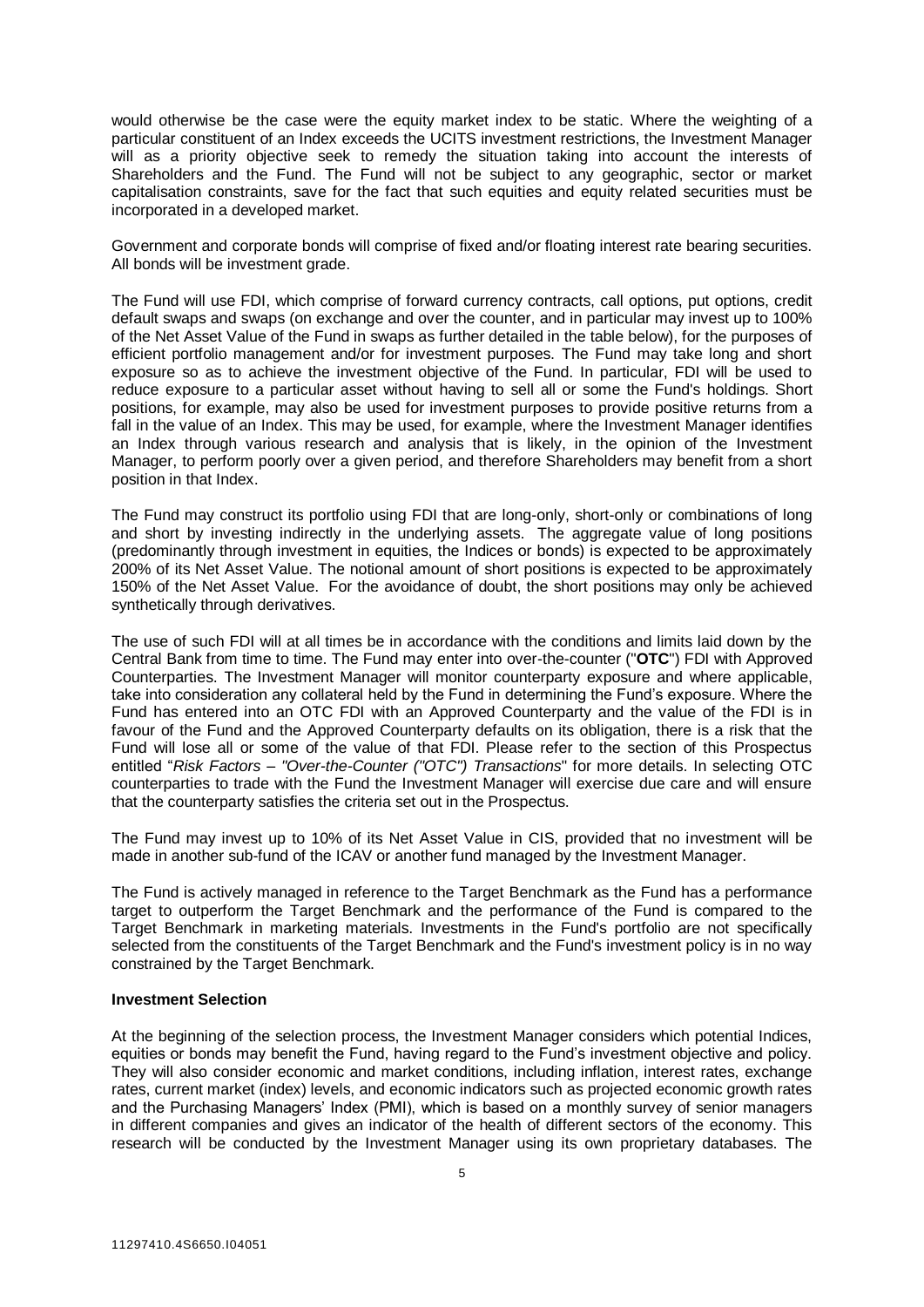Investment Manager may also draw upon external information sources, including (i) company specific research (e.g. annual and interim reports, meetings with management, database and investment commentary and statistical database), (ii) fund research (e.g. financial reports, manager presentations, sector analysis, external specialists, industry conferences and newsletters) and (iii) general market/economic data, views, opinions and insights of fund managers and economists through subscription services such as Bloomberg. Based on the outcome of this research, and in discussion with the Investment Adviser, the Investment Manager will determine the best parameters for the FDIs before approaching several potential counterparty banks to obtain quotations based on those parameters. They will use these quotations and the results of their research to determine the overall allocation between the instruments described above. Typically the Fund will have a primary exposure to the equity and equity related securities described above and up to 25% of its Net Asset Value may be exposed to the bonds and equity related securities described above. The purpose of this allocation split is to diversify the equity risk within the Fund when the Investment Manager believes better risk adjusted returns can be achieved from alternative asset classes described above.

The allocation may be spread between selected geographic areas and/or industry sectors, although the primary focus will be on designing strategies that take advantage of the economic landscape and outlook for each particular geographic area or sector. This is reviewed by the Investment Manager as economic and market conditions change.

The Investment Manager then determines how the Fund will gain access to the chosen asset allocation. This might be by direct investment in listed equities or listed bonds, by investment via CIS or ETFs which invest in the relevant assets; or via FDI (as disclosed below) which have exposure to the relevant assets.

# **Sustainable Investment**

For the purposes of Article 6 of Regulation (EU) 2019/2088 of the European Parliament and of the Council of 27 November 2019 on sustainability‐related disclosures in the financial services sector (the "**Disclosures Regulation**"), while the Investment Manager takes into account sustainability risks in respect of environmental, social and governance ("**ESG**") factors more generally, the Fund is focused on investing directly in equities, equity related securities and government and investment grade bonds and indirectly in these securities through FDI (on exchange and over the counter) subject to the leverage limits disclosed below, so ESG factors are not taken into account. Further, the Investment Manager has determined that sustainability risks are currently not likely to have a material impact on the returns of the Fund. As the sustainability and ESG initiatives are currently evolving, the Investment Manager may consider it appropriate to integrate sustainability risks into their investment decisions for the Fund in the future and this disclosure will be updated in accordance with the Disclosures Regulation to reflect any such decision.

# **Financial Derivative Instruments**

| Derivative                                                                                             | <b>Description</b>                                                                                                                                                                                   | <b>Specific Use</b>                                                                                                                                                                                | Where<br>used for<br>hedging<br>purposes:<br>risk being<br>hedged | <b>EPM</b><br>? | How FDI will help<br>achieve<br>investment<br>objective?                                                                                                         |
|--------------------------------------------------------------------------------------------------------|------------------------------------------------------------------------------------------------------------------------------------------------------------------------------------------------------|----------------------------------------------------------------------------------------------------------------------------------------------------------------------------------------------------|-------------------------------------------------------------------|-----------------|------------------------------------------------------------------------------------------------------------------------------------------------------------------|
| Forward<br>currency<br>contracts<br>(including)<br>forward<br>equity and<br>forward<br>equity<br>index | Forward contracts<br>lock-in the price at<br>which an index or<br>be<br>asset<br>may<br>purchased or sold<br>on a future date. In<br>forward<br>currency<br>the<br>contracts.<br>holders<br>contract | Hedge<br>foreign<br>currency<br>exposure<br><b>NAV</b><br>and<br>prevent<br>fluctuations<br>(caused<br>by<br>currency<br>movements).<br>The majority<br>of the<br>equities<br><b>Indices</b><br>or | Currency                                                          | Yes             | Hedge<br>foreign<br>currency exposure<br>and prevent NAV<br>fluctuations<br>by<br>(caused<br>currency<br>movements) which<br>helps the<br>Fund<br>achieve<br>its |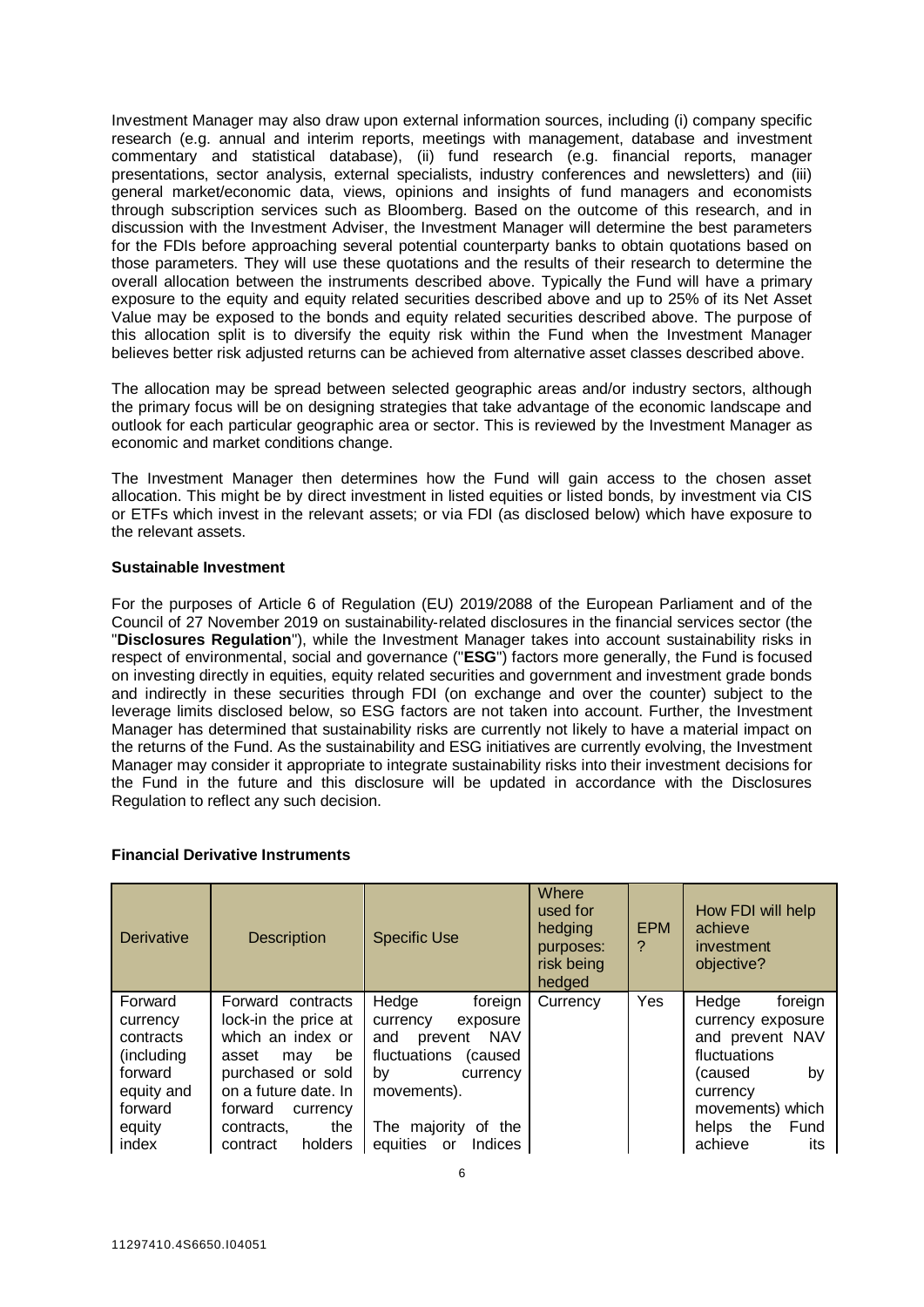| <b>Derivative</b>                                   | <b>Description</b>                                                                                                                                                                                                                                                                                                                                                                                      | <b>Specific Use</b>                                                                                                                                                                                                                                                                                                                                                                                                                                                                    | Where<br>used for<br>hedging<br>purposes:<br>risk being<br>hedged | <b>EPM</b><br>? | How FDI will help<br>achieve<br>investment<br>objective?                                                                                                                                                                                                                                                                                                                                                                                                                                                                                                                                                        |
|-----------------------------------------------------|---------------------------------------------------------------------------------------------------------------------------------------------------------------------------------------------------------------------------------------------------------------------------------------------------------------------------------------------------------------------------------------------------------|----------------------------------------------------------------------------------------------------------------------------------------------------------------------------------------------------------------------------------------------------------------------------------------------------------------------------------------------------------------------------------------------------------------------------------------------------------------------------------------|-------------------------------------------------------------------|-----------------|-----------------------------------------------------------------------------------------------------------------------------------------------------------------------------------------------------------------------------------------------------------------------------------------------------------------------------------------------------------------------------------------------------------------------------------------------------------------------------------------------------------------------------------------------------------------------------------------------------------------|
| contracts)                                          | obligated to<br>are<br>buy or sell the<br>currency<br>at<br>a<br>specified price, at<br>specified<br>a<br>quantity and on a<br>specified<br>future<br>date.<br>Forward contracts<br>be<br>cash<br>may<br>settled<br>between<br>the parties.                                                                                                                                                             | are expected to be<br>denominated in Euro,<br>Sterling and Dollars.<br>The<br>Investment<br>Manager<br>has<br>the<br>flexibility to mitigate<br>effect<br>the<br>οf<br>fluctuations<br>in<br>the<br>exchange<br>rate<br>between the<br>Base<br>the<br>Currency<br>and<br>currencies<br>the<br>0f<br>equities or Indices by<br>entering into forward<br>currency<br>contracts<br>with<br>financial<br>counterparties<br>in.<br>accordance with the<br>οf<br>terms<br>the<br>Prospectus. |                                                                   |                 | objective of long-<br>term<br>capital<br>appreciation.<br>In the event of a<br>profit, the excess<br>will<br>be<br>cash<br>invested in order<br>to help the Fund<br>achieve<br>its<br>objective of long-<br>term<br>capital<br>appreciation.                                                                                                                                                                                                                                                                                                                                                                    |
| Call options<br>(including<br>auto-call<br>options) | provide<br><b>Options</b><br>the right to buy a<br>specific quantity of<br>a specific equity at<br>a fixed price at or<br>before a specified<br>future date. Call<br>options<br>are<br>contracts sold for<br>premium that<br>a<br>give the buyer the<br>right, but not the<br>obligation, to buy<br>from the seller a<br>specified quantity<br>a particular<br>of<br>equity at<br>a<br>specified price. | For<br>investment<br>and<br>purposes<br>to<br>hedge certain risks of<br>investment positions.                                                                                                                                                                                                                                                                                                                                                                                          | Market                                                            | Yes             | The use of call<br>options may<br>be<br>used<br>to provide<br>Fund<br>with<br>the<br>additional income<br>and may be used<br>if the Investment<br>Manager believes<br>that the underlying<br>investments<br>to<br>which the call<br>options are linked<br>have<br>limited<br>growth potential.<br>Conversely<br>the<br>use of call options<br>may be used to<br>provide the Fund<br>with exposure to<br>the underlying<br>equity, where the<br>manager wishes to<br>participate in any<br>capital growth in<br>the<br>underlying<br>equity, but is only<br>prepared to risk<br>the<br>option<br>premium, in the |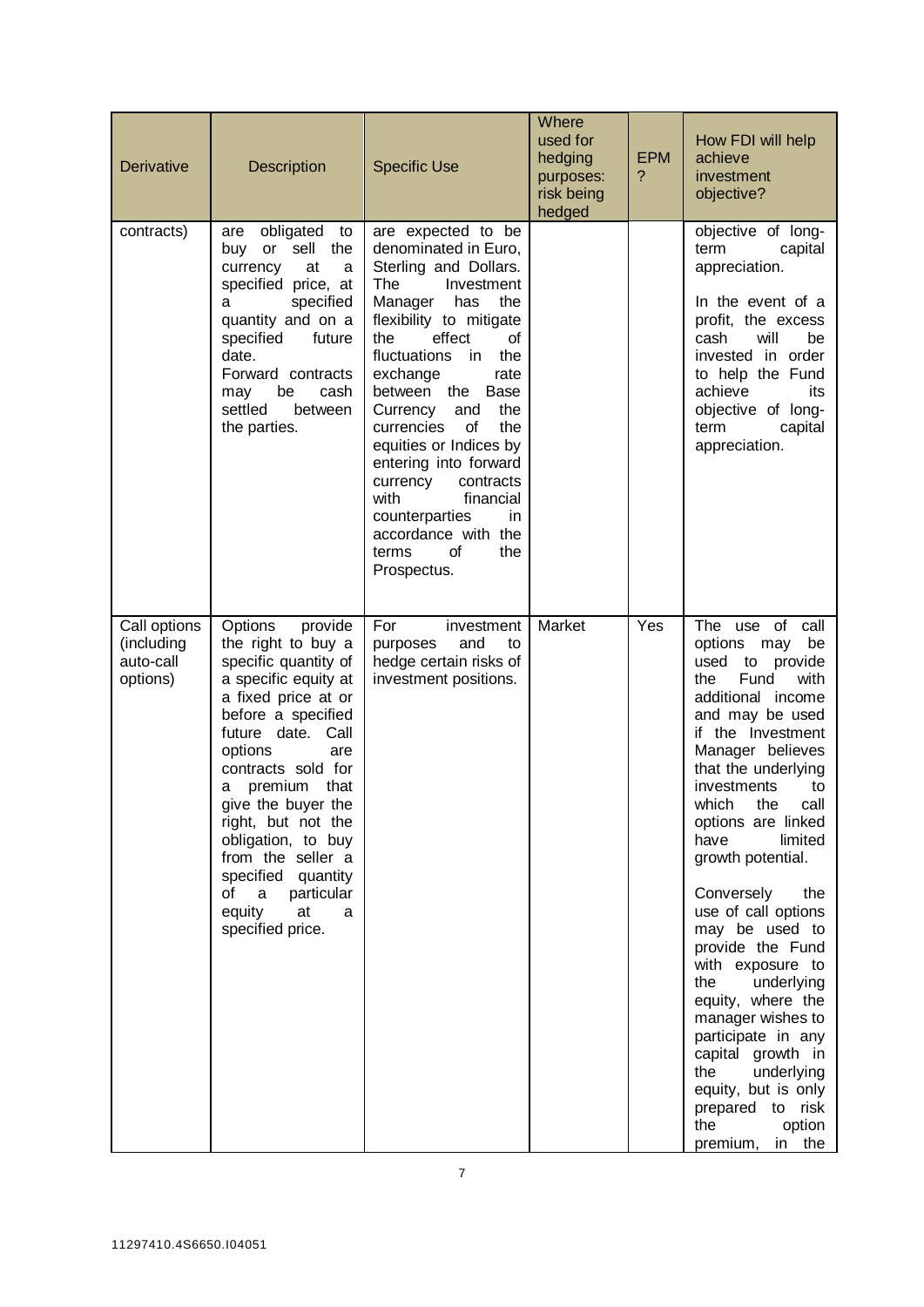| <b>Derivative</b> | <b>Description</b>                                                                                                                                                                                                                                                                                                                                                                                          | <b>Specific Use</b>                                                                           | Where<br>used for<br>hedging<br>purposes:<br>risk being<br>hedged | <b>EPM</b><br>? | How FDI will help<br>achieve<br>investment<br>objective?                                                                                                                                                                                                                                                                                                                             |
|-------------------|-------------------------------------------------------------------------------------------------------------------------------------------------------------------------------------------------------------------------------------------------------------------------------------------------------------------------------------------------------------------------------------------------------------|-----------------------------------------------------------------------------------------------|-------------------------------------------------------------------|-----------------|--------------------------------------------------------------------------------------------------------------------------------------------------------------------------------------------------------------------------------------------------------------------------------------------------------------------------------------------------------------------------------------|
|                   |                                                                                                                                                                                                                                                                                                                                                                                                             |                                                                                               |                                                                   |                 | where<br>the<br>case<br>underlying exhibits<br>negative<br>performance.                                                                                                                                                                                                                                                                                                              |
| Put options       | Options<br>provide<br>the right to sell a<br>specific quantity of<br>a specific equity at<br>a fixed price at or<br>before a specified<br>future date.<br>Put<br>options<br>are<br>contracts sold for<br>premium that<br>a<br>give the buyer the<br>right, but not the<br>obligation, to sell<br>the seller a<br>tο<br>specified quantity<br>particular<br>οf<br>a<br>equity<br>at<br>a<br>specified price. | For<br>investment<br>and<br>to<br>purposes<br>hedge certain risks of<br>investment positions. | Market                                                            | Yes             | The use of put<br>options may<br>be<br>used<br>to provide<br>Fund<br>with<br>the<br>income and<br>may<br>the<br>used<br>if<br>be<br>Investment<br>Manager believes<br>that the underlying<br>investments<br>to<br>which<br>the<br>put<br>option relates will<br>exhibit<br>negative<br>performance<br>significantly<br>less<br>than<br>the<br>strike<br>level of the put<br>options. |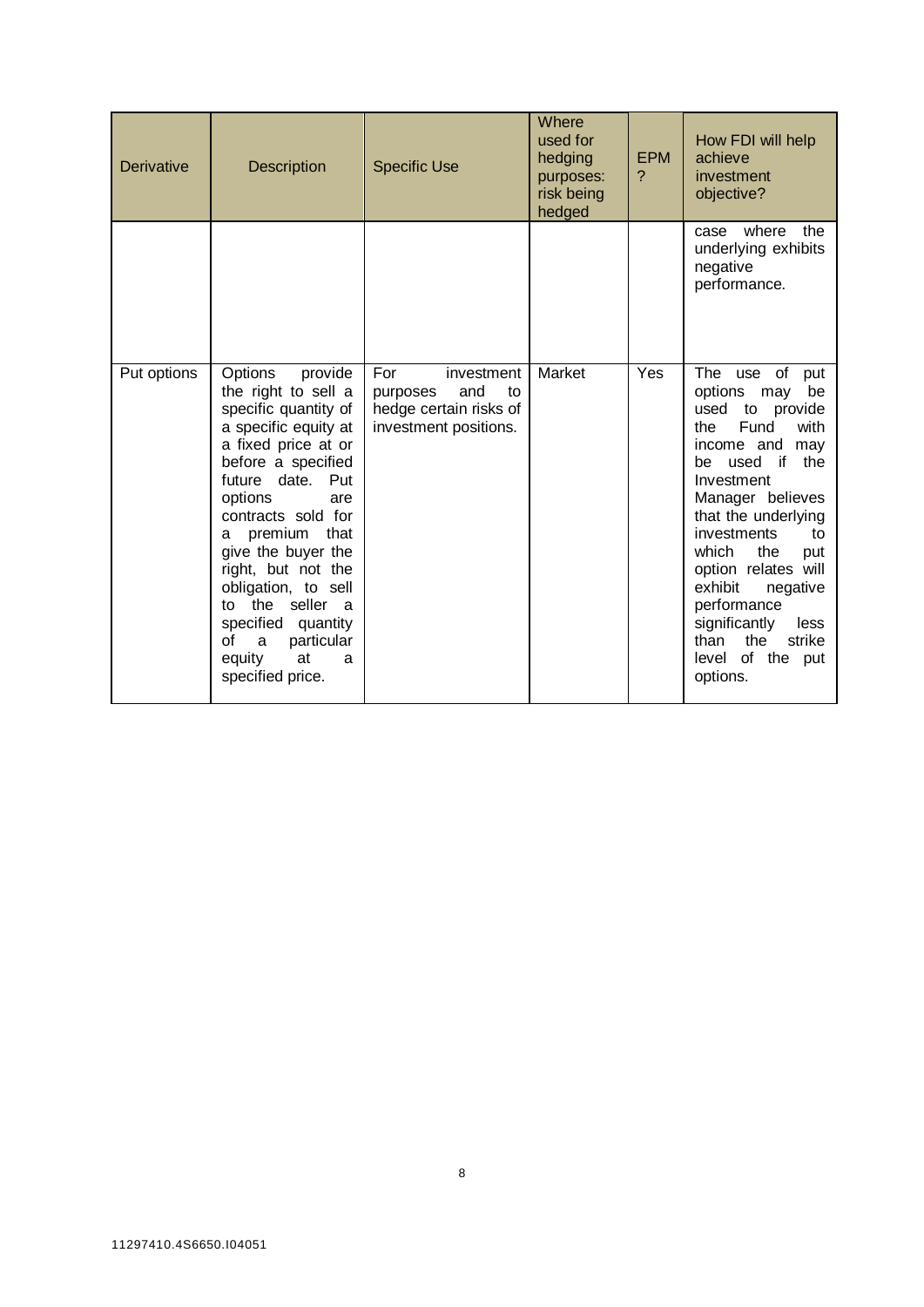| <b>Derivative</b>                                                 | <b>Description</b>                                                                                                                                                                                                                                                                                                                                                                                                                                                        | <b>Specific Use</b>                                                                                                                                              | Where<br>used for<br>hedging<br>purposes:<br>risk being<br>hedged | <b>EPM</b><br>? | How FDI will help<br>achieve<br>investment<br>objective?                                                                                                                                                                                                                                                                                                                                                                                                                                                                                                                                                                                                                                                                                                                                                                           |
|-------------------------------------------------------------------|---------------------------------------------------------------------------------------------------------------------------------------------------------------------------------------------------------------------------------------------------------------------------------------------------------------------------------------------------------------------------------------------------------------------------------------------------------------------------|------------------------------------------------------------------------------------------------------------------------------------------------------------------|-------------------------------------------------------------------|-----------------|------------------------------------------------------------------------------------------------------------------------------------------------------------------------------------------------------------------------------------------------------------------------------------------------------------------------------------------------------------------------------------------------------------------------------------------------------------------------------------------------------------------------------------------------------------------------------------------------------------------------------------------------------------------------------------------------------------------------------------------------------------------------------------------------------------------------------------|
| Credit<br>Default<br>Swaps                                        | Credit<br>Default<br>Swaps provide the<br>buyer<br>with<br>protection against<br>the default of the<br>underlying<br>Sovereign<br>or<br>corporate<br>in<br>exchange<br>for<br>paying<br>an<br>on-<br>going<br>Credit<br>Default Swap fee<br>to the seller. In the<br>event of default,<br>the Credit Default<br>Swap buyer will<br>receive a payment<br>the<br>seller<br>from<br>based upon the<br>recovery value of<br>underlying<br>the<br>Sovereign<br>or<br>corporate | For<br>investment<br>and<br>to<br>purposes<br>hedge certain risks of<br>investment positions.<br>The Fund would be a<br>seller<br>of<br>Credit<br>Default Swaps. | Market                                                            | Yes             | The use of Credit<br>Default<br>Swaps<br>may be used to<br>provide the Fund<br>with<br>additional<br>income and may<br>used if the<br>be<br>Investment<br>Manager believes<br>that the underlying<br>sovereign<br>or<br>corporate is highly<br>unlikely to default.<br>For example, there<br>may be a situation<br>where<br>the<br>combination<br>οf<br>long bonds<br>plus<br>short-duration<br>Credit<br>Default<br>Swaps provide for<br>better<br>return<br>a<br>than being solely<br>invested<br>the<br>in.<br><b>The</b><br>bond<br>itself.<br>Credit<br>Default<br>be<br>Swaps<br>may<br>used to purchase<br>protection for the<br>Fund<br>the<br>on<br>underlying<br>as<br>described in<br>the<br>"Description"<br>column to the left.<br>Credit<br>Default<br>Swaps will also be<br>far<br>more<br>liquid<br>than the bond. |
| Swaps<br>(Total<br>Return<br>Swaps,<br>Interest<br>Rate<br>Swaps) | is<br>A<br>swap<br>a<br>derivative contract<br>between<br>two<br>parties where they<br>agree to exchange<br>the<br>investment<br>return<br><b>on</b><br>an<br>underlying for the<br>investment return<br>different<br>a<br>on<br>underlying<br><b>or</b><br>in<br>exchange<br>for<br>receiving<br>the                                                                                                                                                                     | For<br>investment<br>and<br>purposes<br>to<br>hedge certain risks of<br>investment positions.                                                                    | Market                                                            | Yes             | The use of swaps<br>may be used to<br>provide the fund<br>with more efficient<br>exposure to the<br>underlying<br>investment(s) than<br>investing directly<br>and / or via a fund<br>such as an ETF.                                                                                                                                                                                                                                                                                                                                                                                                                                                                                                                                                                                                                               |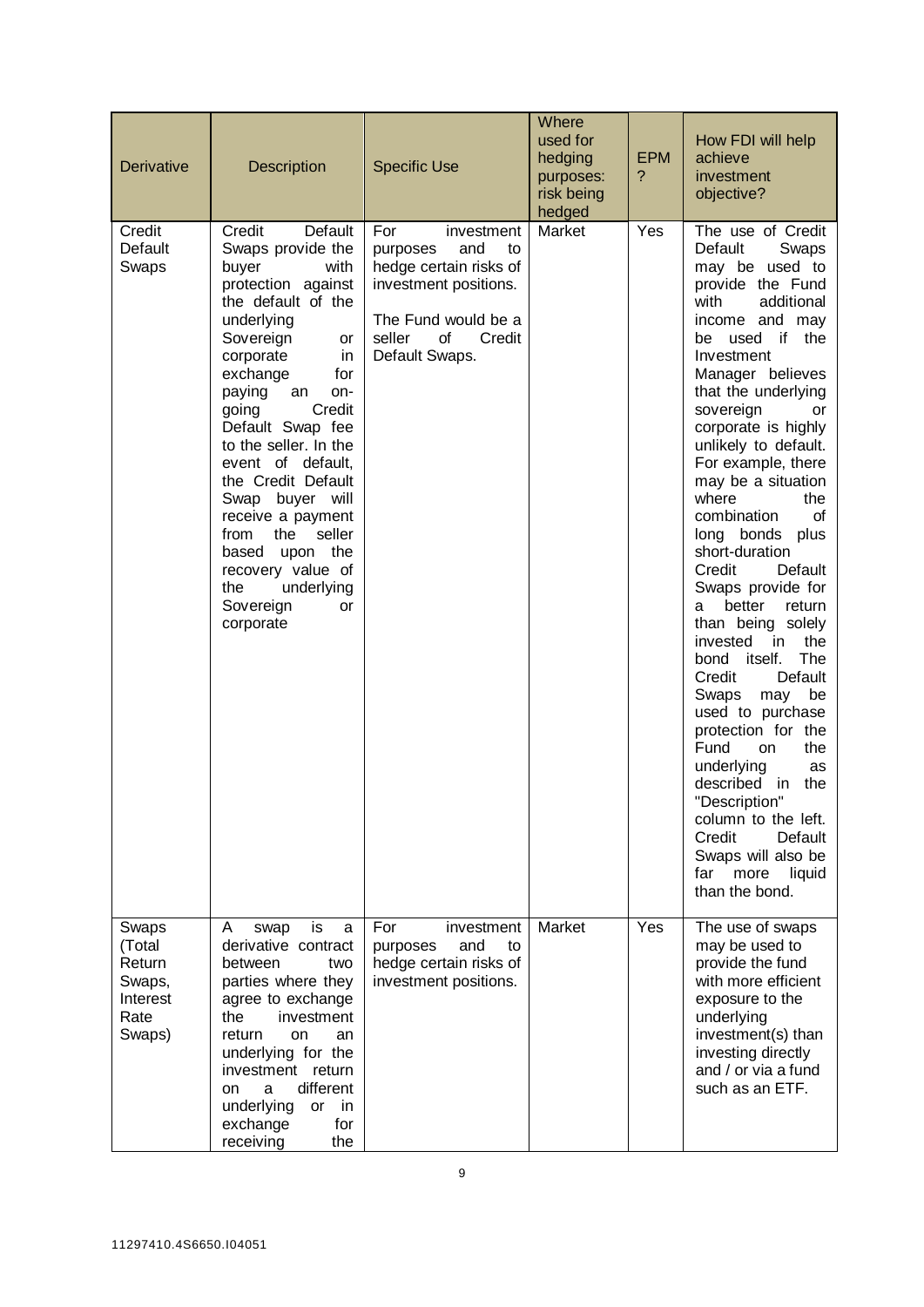| Derivative | <b>Description</b>                                                                                                                                                                                                                                                                                                                                                                                                                                                     | <b>Specific Use</b> | Where<br>used for<br>hedging<br>purposes:<br>risk being<br>hedged | <b>EPM</b><br>$\overline{?}$ | How FDI will help<br>achieve<br>investment<br>objective? |
|------------|------------------------------------------------------------------------------------------------------------------------------------------------------------------------------------------------------------------------------------------------------------------------------------------------------------------------------------------------------------------------------------------------------------------------------------------------------------------------|---------------------|-------------------------------------------------------------------|------------------------------|----------------------------------------------------------|
|            | investment return<br>on an underlying,<br>the party receiving<br>that<br>investment<br>return pays the<br>other party an on-<br>going fee, both<br>parties agree the<br>monetary amount<br>(notional),<br>upon<br>which<br>the<br>derivative<br>is<br>based.                                                                                                                                                                                                           |                     |                                                                   |                              |                                                          |
|            | Where<br>party<br>a<br>agrees to receive<br>the<br>investment<br>return<br>on<br>an<br>underlying<br>and<br>that<br>investment<br>depreciates<br>in<br>value, then at the<br>maturity of<br>the<br>swap that party<br>make<br>must<br>a<br>payment to the<br>other party equal<br>to the negative<br>performance<br>of<br>underlying<br>that<br>multiplied by the<br>pre-agreed<br>monetary amount<br>(notional)<br>upon<br>which<br>the<br>derivative<br>is<br>based. |                     |                                                                   |                              |                                                          |
|            | Conversely where<br>the underlying has<br>appreciated<br>in<br>value that party<br>will<br>receive<br>a<br>payment<br>amount<br>other<br>from<br>the<br>party, equal to the<br>positive<br>performance of the<br>underlying<br>multiplied by the<br>pre-agreed<br>monetary amount                                                                                                                                                                                      |                     |                                                                   |                              |                                                          |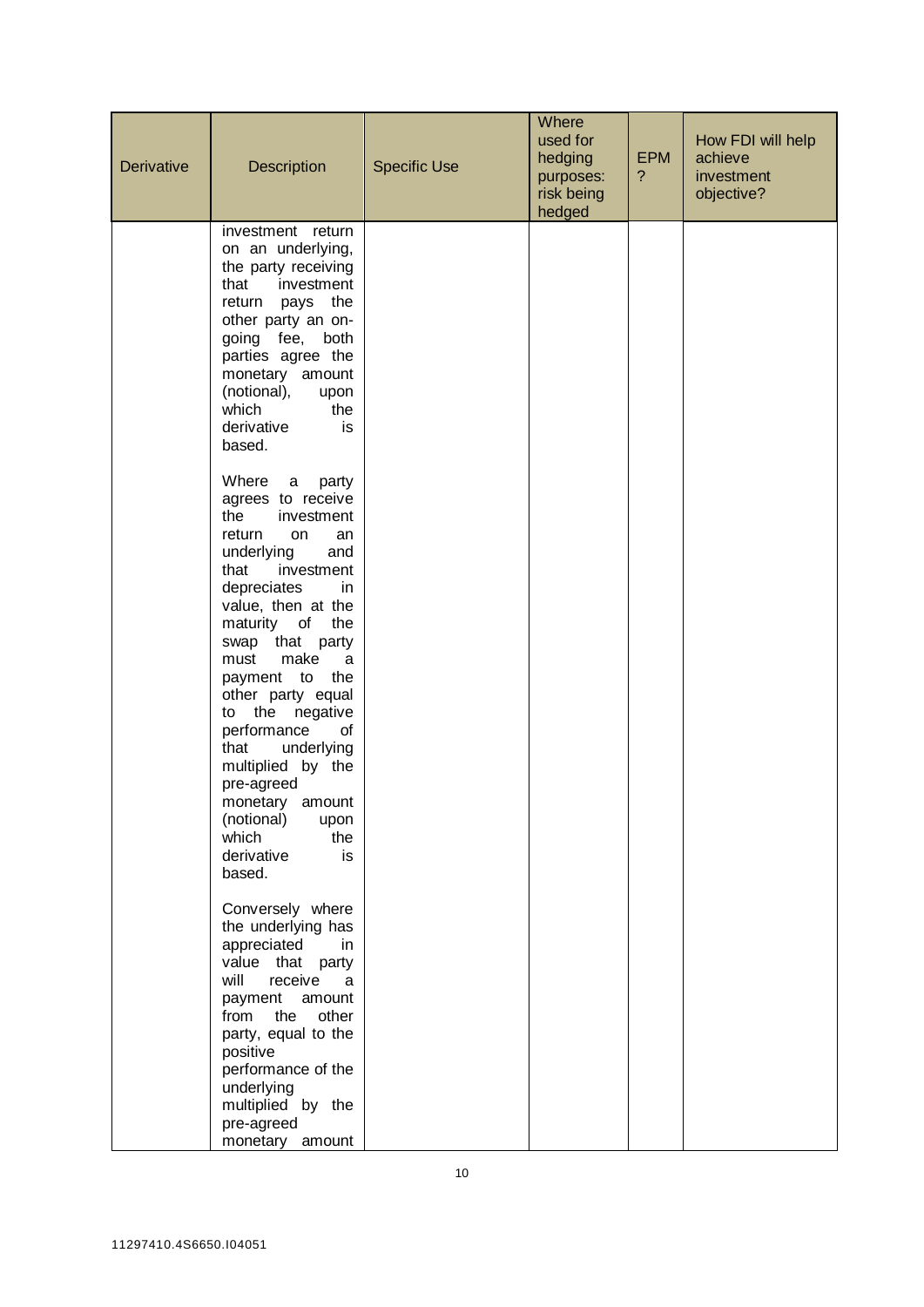| <b>Derivative</b> | <b>Description</b>                                               | <b>Specific Use</b> | Where<br>used for<br>hedging<br>purposes:<br>risk being<br>hedged | <b>EPM</b><br>? | How FDI will help<br>achieve<br>investment<br>objective? |
|-------------------|------------------------------------------------------------------|---------------------|-------------------------------------------------------------------|-----------------|----------------------------------------------------------|
|                   | (notional)<br>upon<br>which<br>the<br>is<br>derivative<br>based. |                     |                                                                   |                 |                                                          |

As set out above in the table, the Fund may use total return swaps for investment purposes to gain economic exposure to the equities and the Indices. Up to 100% of the assets under management of the Fund may be, and it is expected that between 90-100% of the assets under management of the Fund will be, invested in such total return swaps. The Approved Counterparties to such swap transactions are banks, investment firms or other Relevant Institution, authorised in an EEA Member State or authorised as part of a group issued with a bank holding company licence from the Federal Reserve of the United States of America where that group company is subject to bank holding company consolidated supervision by that Federal Reserve. Where an Approved Counterparty, which is not a Relevant Institution, was subject to a credit rating by an agency registered and supervised by ESMA, that rating shall be taken into account by the Fund in the credit assessment process and where such a counterparty is downgraded to A-2 or below (or comparable rating) by that credit rating agency, this shall result in a new credit assessment being conducted of the counterparty by the Fund without delay. The Approved Counterparty has no discretion over the composition or management of the Fund or the Indices. The risks of the Approved Counterparty defaulting on its obligations under the swap and its effect on investor returns are described herein and in the Prospectus "*Risk Factors – Use of Derivatives*". The approval of the Approved Counterparty will not be required in relation to any investment transaction made in respect of the Fund.

The Approved Counterparty may provide collateral to the Fund, including cash, US treasury bills and other high-quality government bonds with a maturity of up to 7 years, in accordance with the requirements of the Central Bank Regulations, in order to ensure that the Fund's risk exposure to the Approved Counterparty does not exceed the counterparty exposure limits set out in the Regulations. All collateral must comply with the criteria described in section of the Prospectus entitled "*Permitted Financial Derivative Instruments (FDIs*)". The fees paid to the Approved Counterparty will be at normal commercial rates. All collateral received under any swap entered into by the Fund will comply with the collateral provisions set out in the Prospectus. All of the revenue generated by the swaps will be returned to the Fund. All costs and fees of the counterparty, in relation to any such swap will be payable at normal commercial terms. No counterparty is a related party to the Investment Manager.

For cash management purposes, the Fund may also hold up to 20% in ancillary liquid assets such as cash and cash equivalents (including but not limited to commercial paper, certificates of deposit and treasury bills). The Investment Manager uses its discretion as to when to invest in these asset classes, based on conditions in equity markets and will do so with the aim of reducing the effects of the volatility of equity markets on the Fund's portfolio and preserving the capital of the Fund.

# **Leverage**

The level of leverage (calculated as a sum of the notional exposure of FDI being utilised by the Fund) is expected to be in the range of 150% - 250% and is not expected to exceed 300% of the Net Asset Value of the Fund in most market conditions, although higher levels are possible.

The Fund employs the absolute VaR approach to market risk, which calculates the Fund's VaR as a percentage of the Net Asset Value of the Fund, which must not exceed an absolute limit of 20% as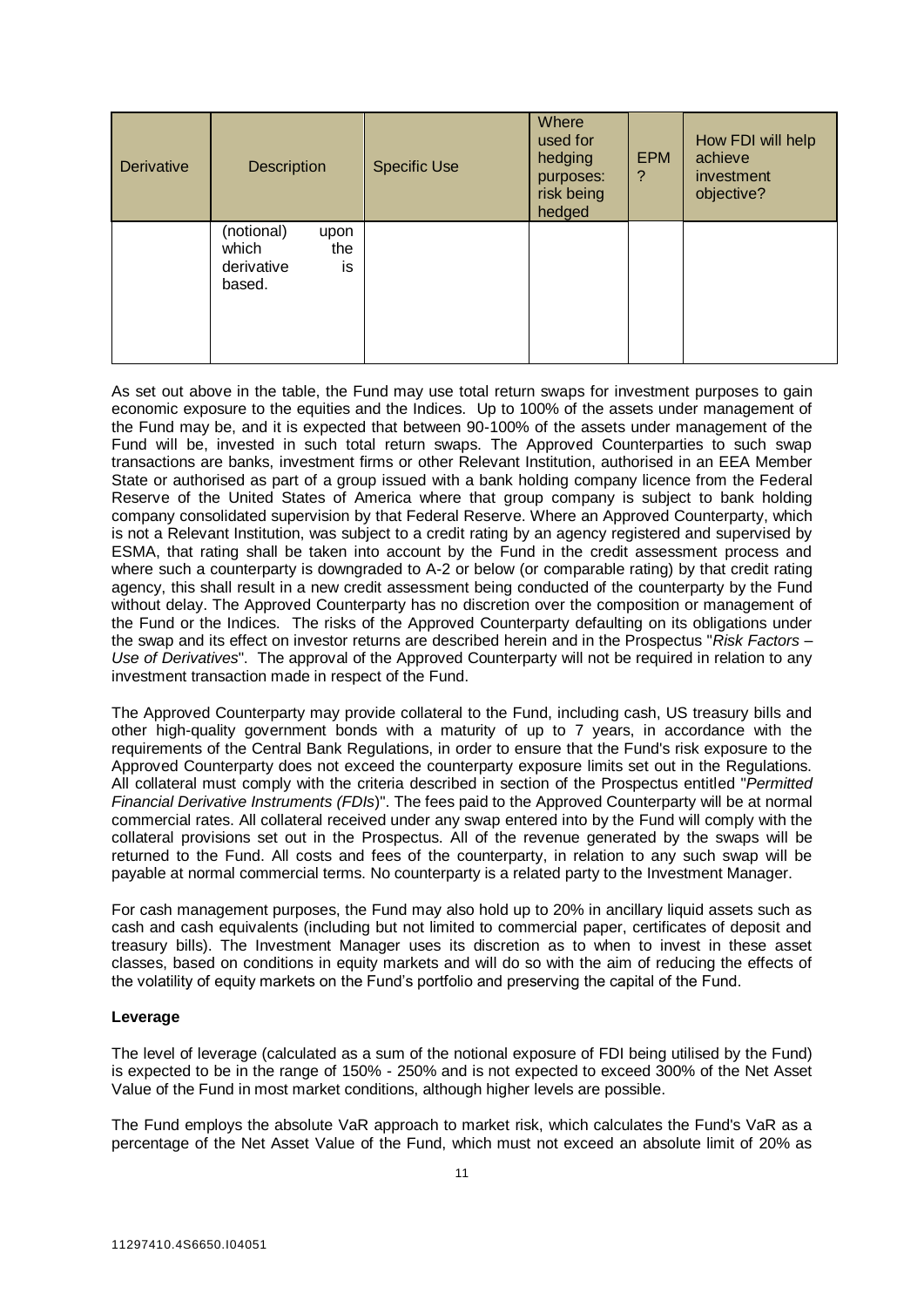defined by the Central Bank. The Central Bank requires that the calculation of VaR shall be carried out in accordance with the following parameters:

- (a) one-tailed confidence interval of 99%;
- (b) holding period equivalent to 1 month, calculated by taking the 1 day VaR and converting to a 20 business day VaR;
- (c) effective observation period (history) of risk factors of at least 1 year (250 business days) unless a shorter observation period is justified by a significant increase in price volatility (for instance extreme market conditions);
- (d) quarterly data set updates or more frequent when market prices are subject to material changes; and
- (e) at least daily calculation;

**PROVIDED THAT** a confidence interval and/or a holding period differing from the default parameters above may be used by the Fund on certain occasions provided the confidence interval is not below 95% and the holding period does not exceed 1 month (20 business days).

It should be noted that these are the current VaR limits required by the Central Bank of Ireland. Should the Central Bank change these limits, the Fund may avail of such new limits, in which case the revised limits will be included in an updated Supplement which will be sent to Shareholders. In such a case the risk management process for the Fund will also be updated to reflect the new limits imposed by the Central Bank.

VaR is a way of measuring the potential loss due to market risk with a given degree of confidence (i.e. probability) under normal market conditions. It is not an assurance that the Fund will experience a loss of any particular size and the Fund could be exposed to losses which are much greater than envisaged VaR, more so under abnormal market conditions. It should be noted that VaR does not explicitly measure leverage, and that VaR is a statistical risk measure and the actual loss of a particular transaction or to the Fund overall may materially exceed the loss indicated by the use of VaR.

There are limitations in using VaR as a statistical measure of risk because it does not directly limit the level of leverage in the Fund and only describes the risk of loss in prevailing market conditions and would not capture future significant changes in volatility.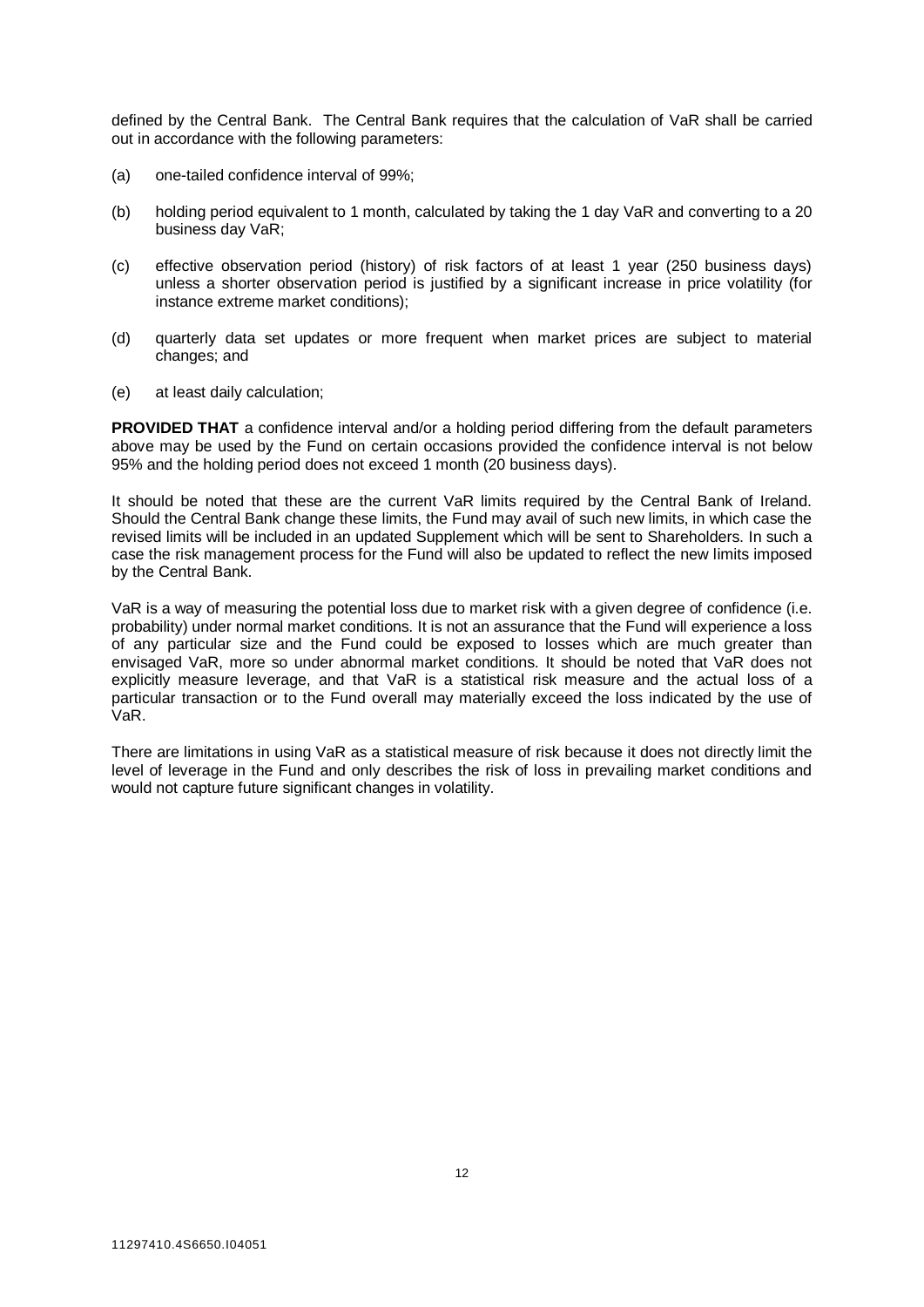# **PROFILE OF A TYPICAL INVESTOR**

<span id="page-12-0"></span>The Fund is suitable for investors who are seeking capital growth over a medium to long term horizon, but who are willing to tolerate medium to high risks due to the potentially volatile nature of the investments.

# **INVESTMENT RESTRICTIONS**

<span id="page-12-1"></span>The general investment restrictions set out under the heading Investment Restrictions in the Prospectus are deemed to apply at the time of purchase of the Investments. If such limits are exceeded for reasons beyond the control of the ICAV, or as a result of the exercise of subscription rights, the ICAV must adopt, as a priority objective, the remedying of the situation, taking due account of the interests of Shareholders.

# **BORROWING**

<span id="page-12-3"></span><span id="page-12-2"></span>The Fund may temporarily borrow monies from time to time for temporary liquidity purposes, with borrowings permissible up to a maximum of 10% of Net Asset Value of the Fund.

# **RISK MANAGEMENT**

The Investment Manager currently employs a risk management process which has been filed with the Central Bank and relates to the use of financial derivative instruments on behalf of the Fund which details how it accurately measures, monitors and manages the various risks associated with financial derivative instruments. The ICAV will on request provide supplementary information to investors relating to the risk management methods employed, including the quantitative limits that are applied and any recent developments in the risk and yield characteristics of the main categories of investments in respect of the Fund.

A description of the types of the FDI used by the Fund is included in the table above.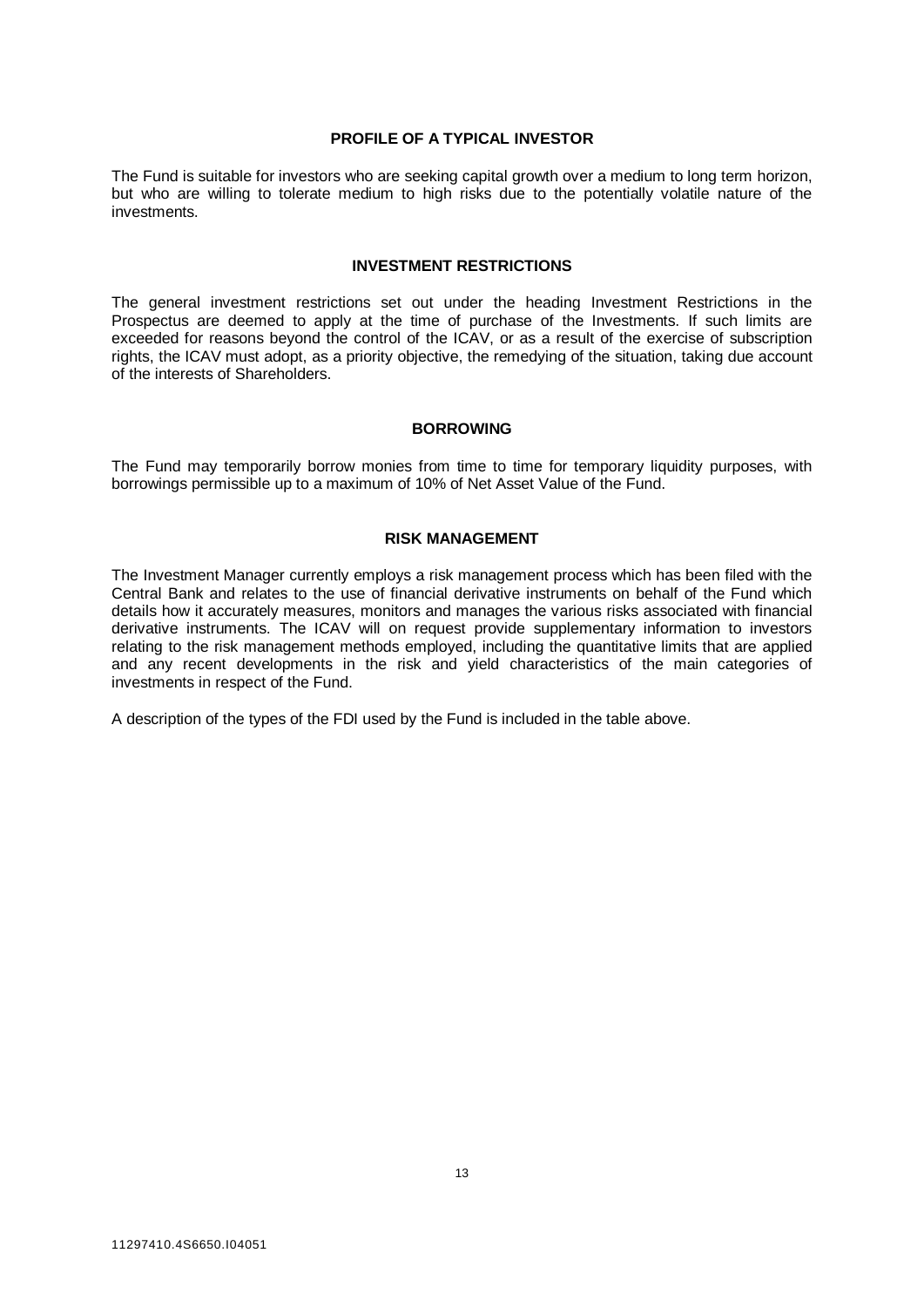# **RISK FACTORS**

<span id="page-13-0"></span>Investment in the Fund carries with it a degree of risk including, but not limited to, the risks described in the "Risk Factors" section of the Prospectus. These investment risks are not purported to be exhaustive and potential investors should review the Prospectus and this Supplement carefully and consult with their professional advisers before making an application for Shares. There can be no assurance that the Fund will achieve its investment objective. Investment in the Fund should be viewed as a minimum five (5) year term.

The following additional risks apply to the Fund:

**The value of investments and income from them can go down as well as up (this may partly be the result of exchange rate fluctuations in investments which have an exposure to foreign currencies) and investors may not get back the full amount invested. An investment in the Fund should not constitute a substantial proportion of an investment portfolio and may not be appropriate for all investors.** 

# **Financial Derivatives, Techniques and Instruments Risks**

The prices of derivative instruments, including futures, options and swap prices, are highly volatile. Price movements of forward contracts, futures contracts and other derivative contracts are influenced by, among other things, interest rates, changing supply and demand relationships, trade, fiscal, monetary and exchange control programs and policies of governments, and national and international political and economic events and policies. In addition, governments from time to time intervene, directly and by regulation, in certain markets, particularly markets in currencies and interest rate related futures and options. Such intervention often is intended directly to influence prices and may, together with other factors, cause all of such markets to move rapidly in the same direction because of, amongst other things, interest rate fluctuations. The use of these techniques and instruments also involves certain special risks, including (1) dependence on the ability to predict movements in the prices of securities being hedged and movements in interest rates, (2) imperfect correlation between the price movements of the derivatives and price movements of related instruments, (3) the fact that skills needed to use these instruments are different from those needed to select the securities owned by any of the Funds, (4) the possible absence of a liquid market for any particular instrument at any particular time; and (5) custodial risks; which may result in possible impediments to effective portfolio management or the ability to meet redemption. Each Fund may invest in certain derivative instruments, which may involve the assumption of obligations as well as rights and assets. Assets deposited as margin with brokers may not be held in segregated accounts by the brokers and may therefore become available to the creditors of such brokers in the event of their insolvency or bankruptcy.

The Fund may from time to time utilise both exchange traded and over the counter credit derivatives, such as credit default swaps as part of its investment policy and for hedging purposes. These instruments may be volatile, involve certain special risks and expose investors to a high risk of loss. The low initial margin deposits normally required to establish a position in such instruments permit a high degree of leverage. As a result, a relatively small movement in the price of a contract may result in a profit or a loss that is high in proportion to the amount of the funds actually placed as initial margin and may result in unlimited further loss exceeding any margin deposited. Furthermore, when used for hedging purposes there may be an imperfect correlation between these instruments and the investment or market sectors being hedged. Transactions in over the counter derivatives, such as credit derivatives, may involve additional risk as there is no exchange market on which to close out an open position.

# **Forward Trading Risk**

The underlying investment funds in which a Fund may invest, may enter into forward contracts and options thereon. Forward contracts do not have standard terms and are not traded on exchanges. Each transaction is carried out by individual agreements, with banks and dealers acting as principals.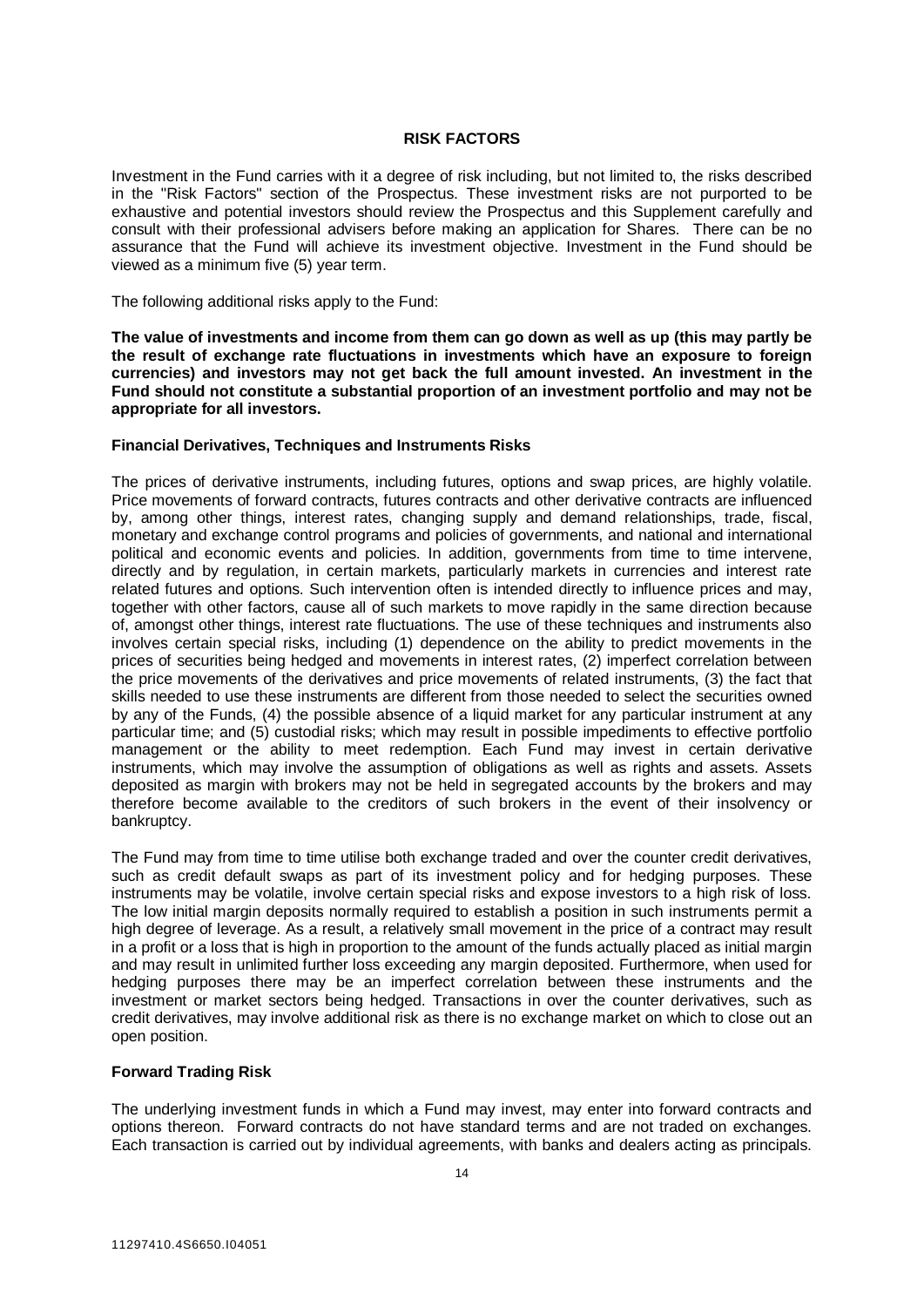Trading in forwards and "cash" trading are both largely unregulated; there is no limitation on daily price movements and speculative position limits are not applicable to the markets, which can be highly illiquid because the principals involved are not obliged to make markets in the currencies or commodities they trade. At times, participants in these markets have refused to quote prices for certain currencies or commodities or have quoted prices with an unusually wide spread between the price at which they were prepared to buy and that at which they were prepared to sell. Disruptions can occur in any market because of unusually high trading volume, political intervention or other factors. The imposition of controls by governmental authorities might also limit such forward (and futures) trading, to the possible detriment of a Fund. Market illiquidity or disruption could result in major losses to a Fund. A Fund may be exposed to credit risks on the counterparties and to risks associated with settlement default. Such risks could result in substantial losses to a Fund.

#### **Futures and Options Risk**

The Investment Manager may engage in the investment strategy described herein on behalf of each Fund through the use of futures and options. Due to the nature of futures, cash to meet margin monies will be held by a broker with whom each Fund has an open position. In the event of the insolvency or bankruptcy of the broker, there can be no guarantee that such monies will be returned to each Fund. On execution of an option, a Fund may pay a premium to a counterparty. In the event of the insolvency or bankruptcy of the counterparty, the option premium may be lost in addition to any unrealised gains where the contract is in the money.

# **Over-the-Counter Markets Risk**

Where any Fund acquires securities on over-the-counter markets, there is no guarantee that a Fund will be able to realise the fair value of such securities due to their tendency to have limited liquidity and comparatively high price volatility. Please refer to the section of this Prospectus entitled "*Risk Factors – "Over-the-Counter ("OTC") Transactions*" for more details.

#### **Lending of Securities**

The Fund may lend its securities to brokers, dealers and other financial institutions needing to borrow securities to complete certain transactions. The Fund continues to be entitled to payments of amounts equal to the interest, dividends or other distributions payable in respect of the loaned securities, which affords the Fund an opportunity to earn interest on the amount of the loan and on the loaned securities' collateral. In connection with any such transaction, the Fund will receive collateral that will be marked to market on a daily basis and maintained at all times in an amount equal or exceeding 100% of the current market value of the loaned securities at all times. However, the Fund might experience loss if the institution with which the Fund has engaged in a portfolio loan transaction breaches its agreement with the Fund. This may occur if the counterparty were to default at a time when the value of securities lent increased. In this case it is possible that the collateral held by the Fund would not cover the value of securities lost.

**The Fund will, on request, provide supplementary information to Shareholders relating to the risk management methods employed, including the quantitative limits that are applied and any recent developments in the risk and yield characteristics of the main categories of investments.**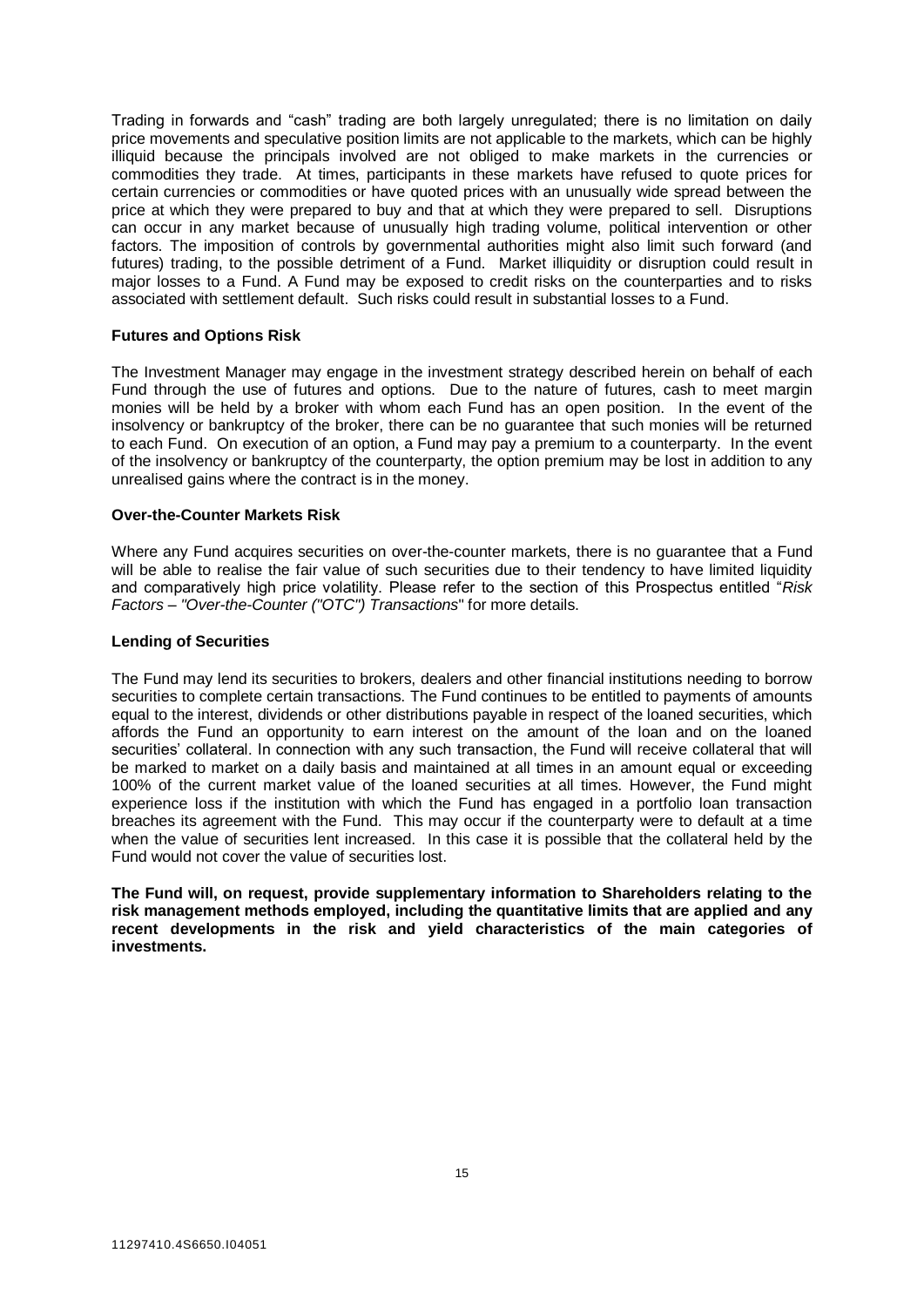# **DIVIDEND POLICY**

<span id="page-15-0"></span>There will be no dividend distributions paid in respect of the Class B Shares or the Class C Shares. Accordingly, income and capital gains arising in respect of the Class B Shares and the Class C Shares will be re-invested and reflected in its Net Asset Value per Share.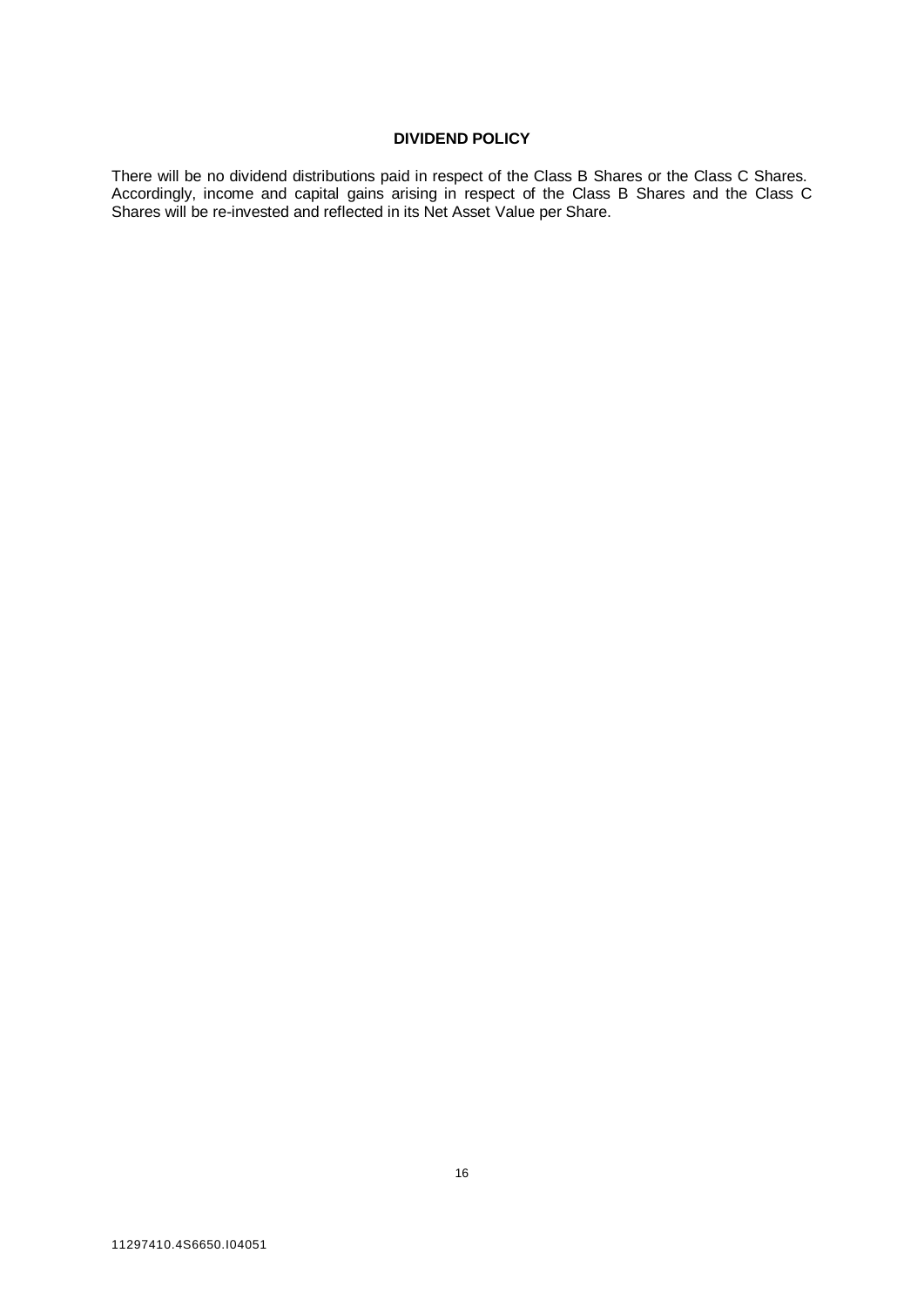# **KEY INFORMATION FOR BUYING AND SELLING**

# <span id="page-16-0"></span>**Share Classes**

There are six Classes of Shares available in the Fund as set out in the table below:

| <b>Class</b> | <b>Currency</b><br><b>Denomination</b> | <b>Minimum</b><br><b>Initial</b><br><b>Investment</b> | <b>Subsequent</b><br><b>Investment</b> |
|--------------|----------------------------------------|-------------------------------------------------------|----------------------------------------|
| <b>B GBP</b> | <b>GBP</b>                             | GBP1,000,000                                          | GBP100                                 |
| C GBP        | <b>GBP</b>                             | GBP100                                                | GBP100                                 |
| <b>B EUR</b> | <b>EUR</b>                             | EUR1,000,000                                          | <b>EUR100</b>                          |
| C EUR        | <b>EUR</b>                             | <b>EUR100</b>                                         | <b>EUR100</b>                          |
| <b>BUSD</b>  | <b>USD</b>                             | USD1,000,000                                          | <b>USD100</b>                          |
| C USD        | <b>USD</b>                             | <b>USD100</b>                                         | <b>USD100</b>                          |

The Directors reserve the right to make additional classes of Share available at their discretion and in accordance with the requirements of the Central Bank. In relation to the Classes of the Fund which are not designated in the Base Currency, a currency conversion will take place on subscriptions, redemptions, switches and distributions at prevailing exchange rates. Accordingly, any Class of Shares that is not designated in the Base Currency of a Fund will have an exposure to possible adverse currency fluctuations and it is not the intention of the Fund to use hedging techniques to protect against such currency risk. Investors should be aware that this may substantially limit investors from benefiting if the Base Currency of such Fund depreciates against the currencies in which the assets of a Fund are denominated

# **Details of minimum investment**

As set out in the table above, unless otherwise specified, the minimum initial subscription is GBP1,000,000 for Class B Shares or an equivalent amount in another currency and GBP100 for Class C Shares or an equivalent amount in another currency. Additional subscriptions for Shares are set at a minimum of GBP100 for each Class of Shares or an equivalent amount in another currency. However, minimum initial subscriptions or minimum additional subscriptions which do not meet these thresholds may be accepted by the Board of Directors. In addition, any changes to the minimum investment amounts will apply equally to all Shareholders in the affected Class of Shares.

# **Base Currency**

Great Britain Pounds

# **Initial Issue Price**

The Initial Issue Price per Share for each Class will be GBP1, EUR1 or USD1 as applicable based on the currency of each Class.

# **Initial Offer Period**

The Initial Offer Period for the Class C GBP Shares has now closed. Accordingly, Class C GBP Shares are available for subscription at the Net Asset Value per Share on each Dealing Day.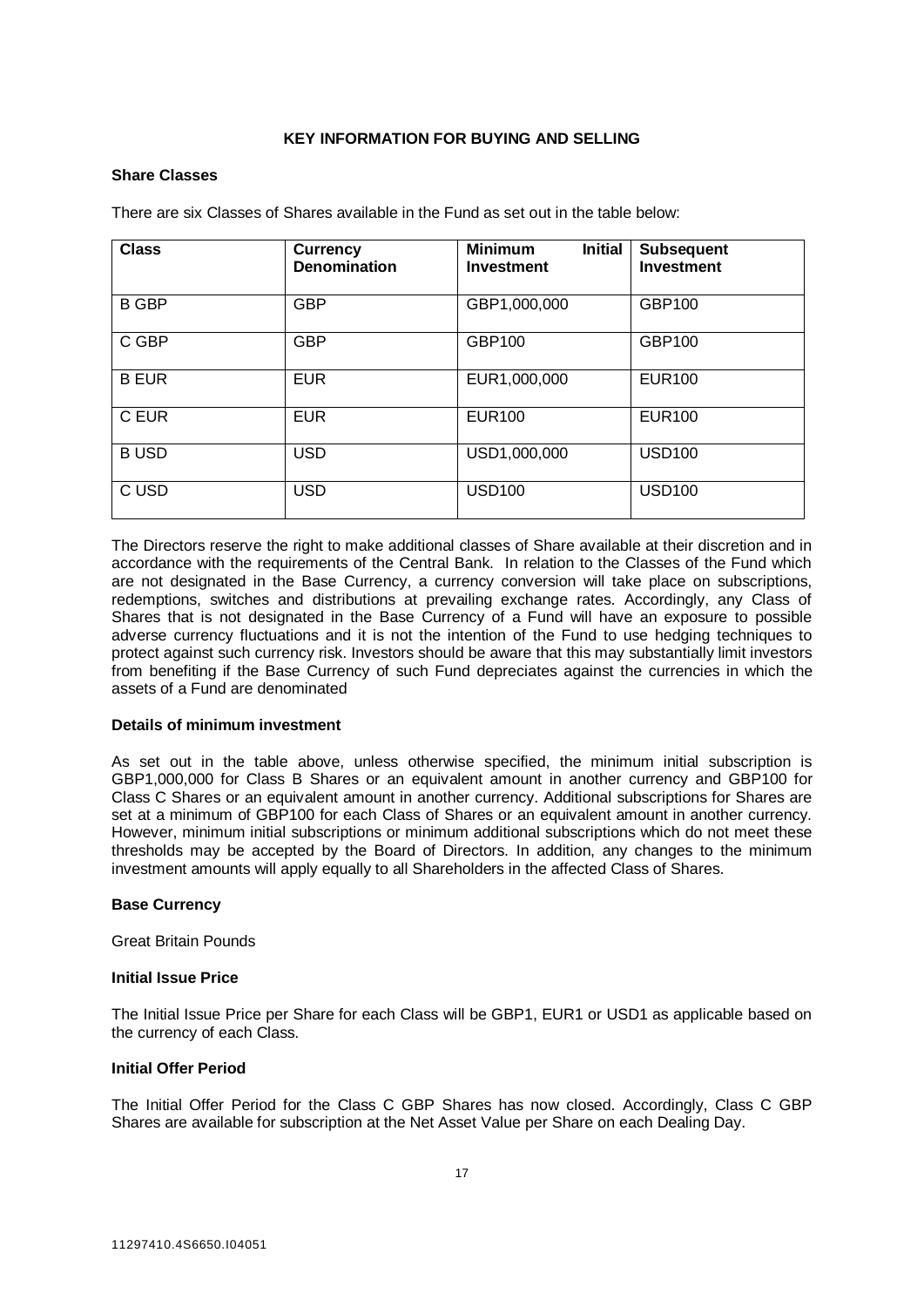The Initial Offer Period for the Class B GBP Shares, Class B EUR Shares, Class C EUR Shares, Class B USD Shares and Class C USD Shares shall be the period from 9:00 am (Irish time) on 6 January 2021 and ending at 5:00 pm (Irish time) on 3 June 2021 or such shorter or longer period as any one Director may decide in accordance with the Central Bank's requirements. Following the close of the Initial Offer Period, these Shares will be available for subscription at the Net Asset Value per Share on each Dealing Day.

# **Business Day**

Any day other than a Saturday or Sunday on which commercial banks in Ireland and United Kingdom (and in any other financial centre that the Directors may determine to be relevant for the operations of the Fund) are open for normal banking business. If the Business Day is changed to consider any other financial centres, full details of the new Business Day will be disclosed in an updated Supplement.

# **Dealing Day**

Every Business Day and such additional Business Day or Business Days as the Directors may determine, and notify in advance to Shareholders.

# **Dealing Deadline**

The Dealing Deadline is 10:30am (Irish time) on the Dealing Day or such other times as the Directors may determine and notify in advance to Shareholders. The Directors may agree to accept applications after the Dealing Deadline, only in exceptional circumstances, provided such applications are received before the close of business of the relevant market which closes first on the relevant Dealing Day.

# **Valuation Point**

The Valuation Point shall be the close of business of the relevant market on the Dealing Day and in any event shall be after the Dealing Deadline.

# **Settlement Date**

Subscriptions will not be processed until the original Account Opening Form and all required identity verification documents (and all supporting documentation) have been received and verified by the Administrator. Upon receipt of your account number from the Administrator subscription monies should be paid to the Subscription/Redemptions Account specified in the Subscription Form (or such other account specified by the Administrator) so as to be received in cleared funds by no later than the fourth Business Day following the Dealing Day or such later time as the directors may agree from time to time.

Monies in the Subscription/Redemptions Account will become the property of the Fund upon receipt and during the period between receipt of subscription monies and the Dealing Day on which Shares are issued, investors will be treated as unsecured creditors of the Fund. Investors' attention is drawn to the risk factor under the heading "*Subscriptions/Redemptions Account Risk*" as set out in the Prospectus.

If payment in full and/or a properly completed Account Opening form and all required identity verification documents (and all supporting documentation) have not been received by the relevant times stipulated above, the application to subscribe may be refused, or in the event of non-clearance of funds, the allotment of Shares made in respect of such application may, at the discretion of the Directors, be cancelled, or, alternatively, the Directors may treat the application as an application for such number of Shares as may be purchased with such payment on the Dealing Day next following receipt of payment in full of cleared funds or a properly completed Account Opening Form and all required identity verification documentation (and all supporting documentation).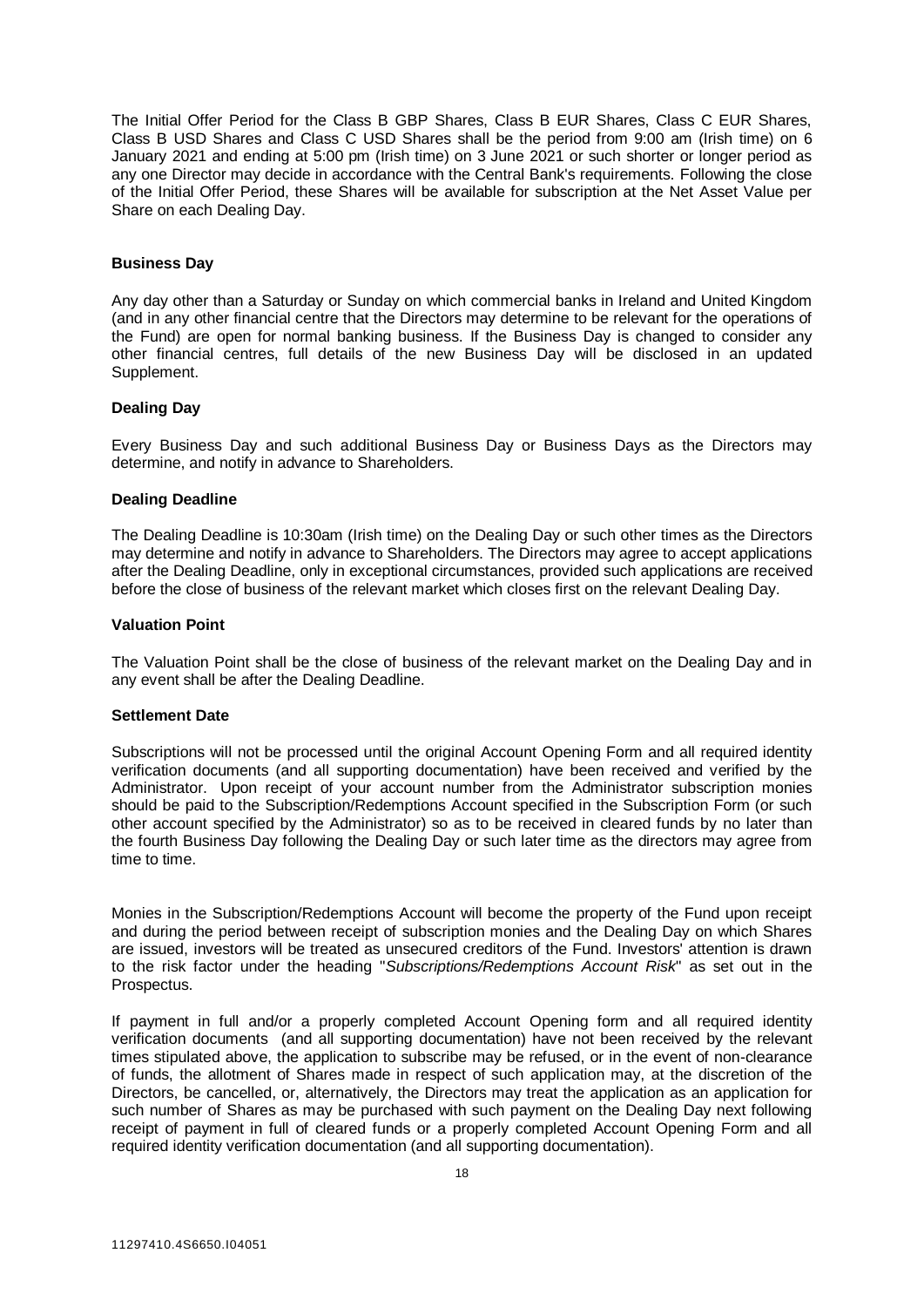Payment of redemption monies will normally be made by electronic transfer to the account of record of the redeeming Shareholder within four (4) Business Days of the relevant Dealing Day or such later time as the Directors may from time to time permit but in any event payment will not exceed ten (10) Business Days from the Dealing Deadline.

The Administrator may refuse to pay or delay payment of redemption proceeds where the requisite information for verification purposes has not been produced by a Shareholder. During this time, any such redemption proceeds will be held in the Subscriptions/Redemptions Account and shall remain an asset of the Fund. During this period, the Shareholder will rank as an unsecured creditor of the Fund until such time as the Administrator is satisfied that its anti-money-laundering procedures have been fully complied with, following which redemption proceeds will be released to the relevant Shareholder. Accordingly, Shareholders are advised to promptly provide the ICAV or the Administrator (as appropriate) with all documentation requested to reduce the risk in this scenario.

# **Anti-Dilution Levy**

After the close of the Initial Offer Period, the Directors may, in calculating the subscription price or redemption price, when there are net subscriptions or net repurchases of Shares on a Dealing Day, adjust the subscription price or redemption price by adding or deducting (as applicable) an Anti-Dilution Levy of up to 2.00% to cover the costs of acquiring or selling investments (including any dealing spreads and commissions) and to preserve the value of the Fund.

The Anti-Dilution Levy will be charged in circumstances where the Directors believe it is necessary to prevent an adverse effect on the value of the assets of the Fund and is only likely to arise if more than 5% of the Net Asset Value of the Fund is redeemed on any one Dealing Day. Any such Anti-Dilution Levy shall be retained for the benefit of the Fund and the Directors reserve the right to waive such Anti-Dilution Levy at any time.

# **How to Subscribe For Shares**

Requests for the subscription for Shares should be made in accordance with the provisions set out in the section entitled "*SHARE DEALINGS - SUBSCRIPTION FOR SHARES*" in the Prospectus.

# **How to Repurchase Shares**

Requests for the repurchase of shares should be made in accordance with the provisions set out in the section entitled "*SHARE DEALINGS - REPURCHASE OF SHARES*" in the Prospectus.

All requests for the redemption of Shares must be received by the Dealing Deadline in the manner set out in the Prospectus.

Redemption monies will normally be paid within four (4) Business Days of the relevant Dealing Day.

# **Switching between Share Classes**

Shareholders will be able to apply to exchange on any Dealing Day all or part of their holding of Shares of any Class in the Fund (the Original Class) for Shares of another Class in the Fund which are being offered at that time (the New Class) provided that all the criteria for applying for Shares in the New Class have been met and by giving notice to the Administrator on or prior to the Dealing Deadline for the relevant Dealing Day. The Directors may however at their discretion agree to accept requests for exchange received after the relevant Dealing Deadline provided they are received prior to the relevant Valuation Point. The general provisions and procedures relating to the issue and repurchase of Shares will apply equally to exchanges.

When requesting the exchange of Shares as an initial investment in the Fund, Shareholders should ensure that the value of the Shares exchanged is equal to, or exceeds, the Minimum Initial Investment amount for the relevant New Class as specified in the table above.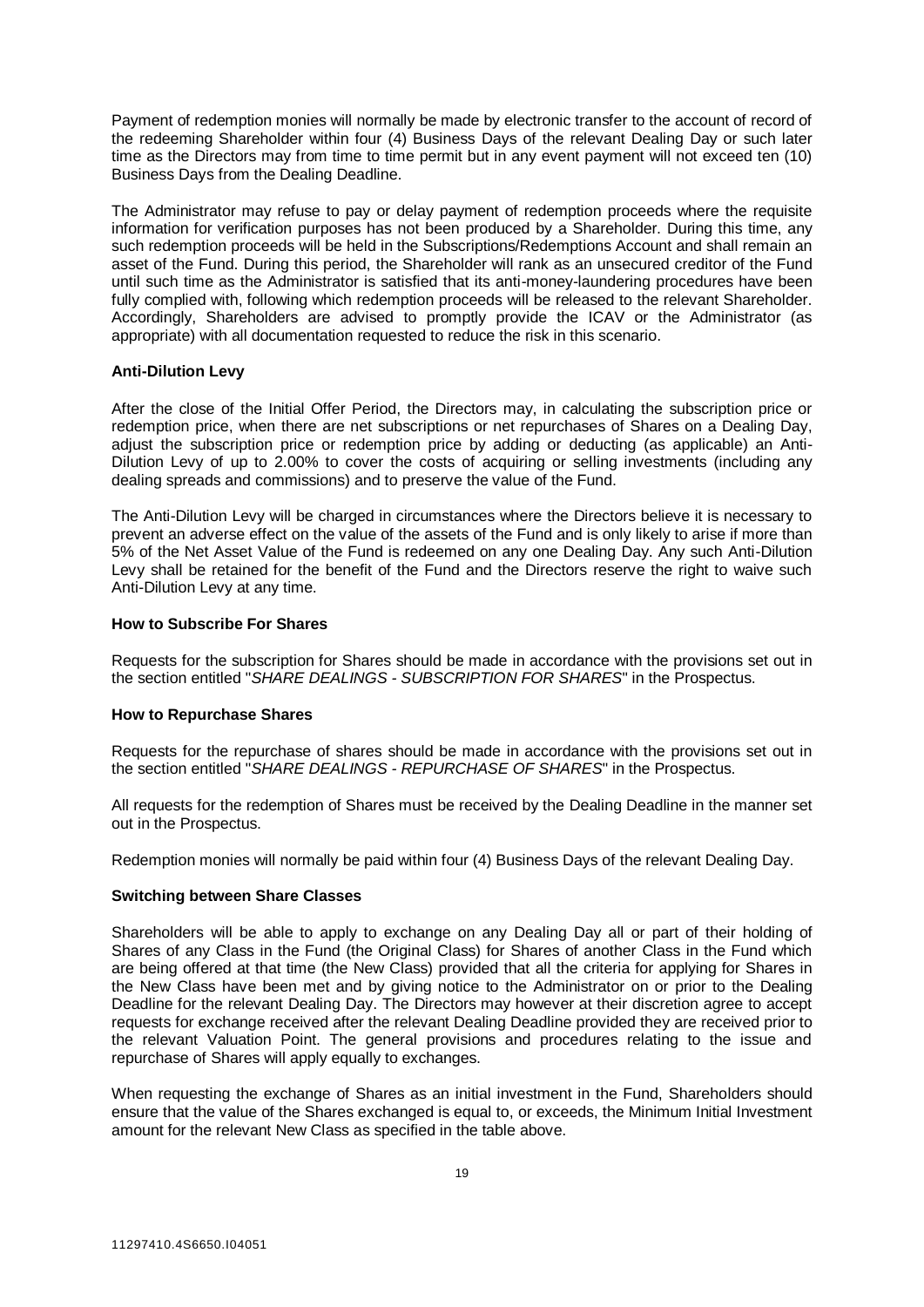This section should be read in conjunction with the section entitled "Exchange of Shares" in the Prospectus.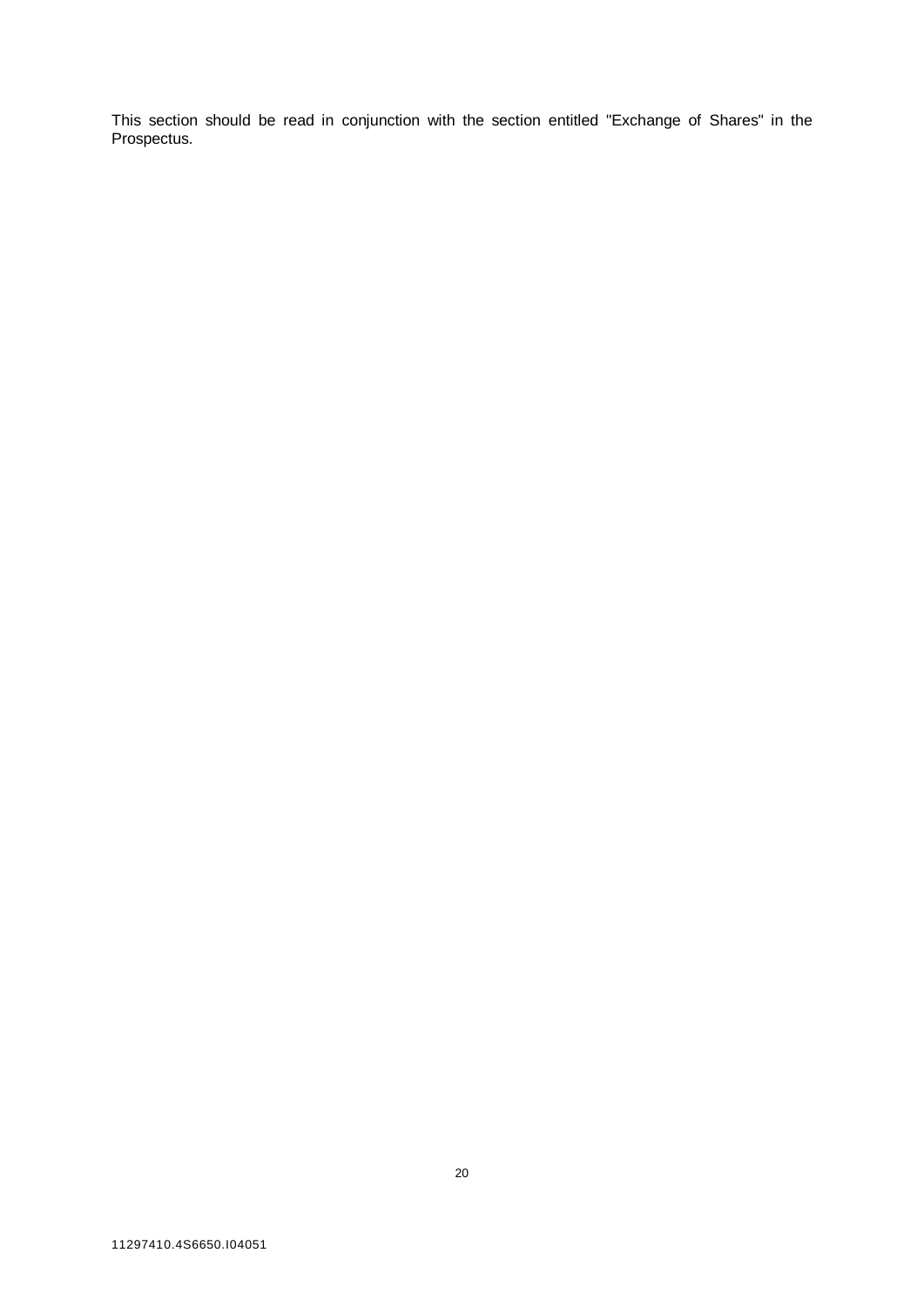# **MANAGEMENT**

#### **Investment Manager**

The ICAV has appointed Lowes Investment Management Limited as Investment Manager to the Fund (the "**Investment Manager**"). The Investment Manager is incorporated in England and Wales and is authorised and regulated by the UK Financial Conduct Authority (registration number 192938). The registered office for the Investment Manager is Fernwood House, Clayton Road, Jesmond, Newcastle upon Tyne, NE2 1TL. The Investment Manager is responsible for the discretionary investment activities and also provides management support services to the Fund.

The key investment personnel have many years of experience in advising and managing investments.

The Directors of the Investment Manager are:

Ian Lowes – Managing Director Barry Strathearn– Compliance Director

The Investment Management Agreement dated 10 August 2020 between the ICAV and the Investment Manager provides that the appointment of the Investment Manager will continue unless and until terminated by either party giving to the other not less than 90 days' written notice although in certain circumstances, as set out in the Investment Management Agreement, the Investment Management Agreement may be terminated forthwith by notice in writing by either party to the other. The Investment Management Agreement contains certain indemnities payable out of the assets of the relevant Fund in favour of the Investment Manager which are restricted to exclude matters resulting from the fraud, wilful default or negligence of the Investment Manager in the performance or nonperformance of its obligations and duties.

Under the Investment Management Agreement, the Investment Manager is entitled to delegate or sub-contract all or any of its functions, powers, discretions, duties and obligations in respect of the Fund to any person approved by the ICAV in accordance with the requirements of the Central Bank, provided that: (i) such delegation or sub-contract shall terminate automatically on the termination of the Investment Management Agreement; (ii) that the Investment Manager shall remain responsible and liable for any acts or omissions of any such delegate as if such acts or omissions were those of the Investment Manager; (iii) such delegates are not paid directly out of the assets of the Fund; and (iv) details of such delegates will be disclosed in the periodic reports and will be available to Shareholders on request.

# **Investment Adviser**

The Investment Manager has appointed Fortem Capital Limited as Investment Adviser to the Fund (the "**Investment Adviser**"). The Investment Adviser is incorporated in England and Wales and is authorised and regulated by the UK Financial Conduct Authority (registration number 755370). The registered office for the Investment Adviser is Edelman House 1238 High Road, Whetstone, London, United Kingdom, N20 0LH. The Investment Adviser is responsible for providing non-discretionary investment advice to the Investment Manager in respect of the Fund.

The Investment Advisory Agreement dated 10 August 2020 between the Investment Manager and the Investment Adviser provides that the Investment Adviser will act as Investment Adviser to the Investment Manager in respect of the Fund and will carry out certain advisory duties such as identification of investments which appear to be appropriate for the Fund, providing recommendations regarding the acquisition, holding, exchange, sale or other disposal of particular investment and monitoring of the performance of the Fund's investments. The Investment Adviser will also provide certain risk monitoring services.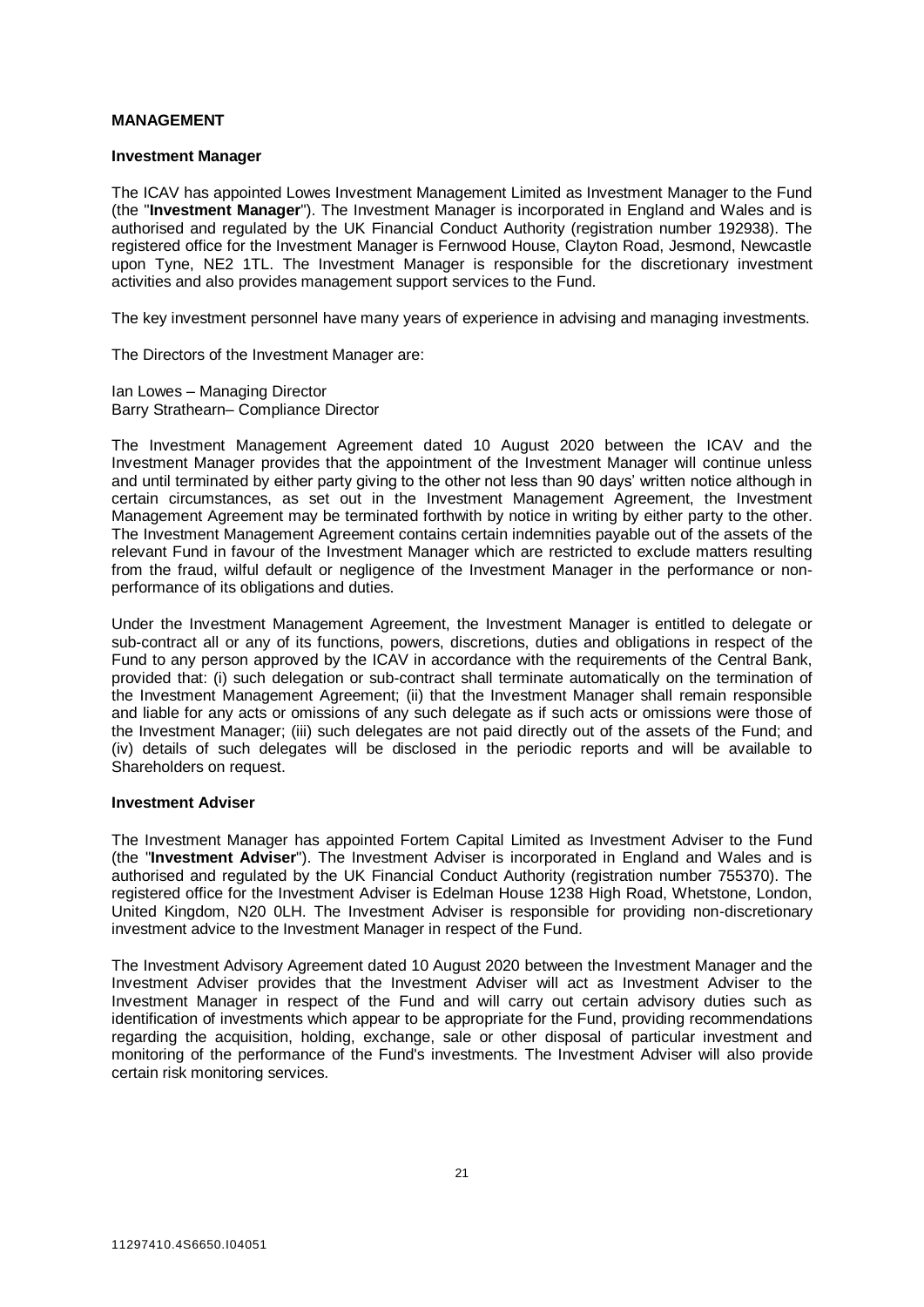# **FEES AND EXPENSES**

# <span id="page-21-0"></span>**Investment Management Fee**

The Investment Manager will be paid a fee from the Fund accrued daily and payable monthly in arrears at the rate of up to:

- (a) 0.15% per annum of the Net Asset Value of Class B Shares;
- (b) 0.25% per annum of the Net Asset Value of Class C Shares.

Reasonable out-of-pocket expenses incurred by the Investment Manager in the performance of its duties will be reimbursed out of the net assets of the Fund at normal commercial rates, as may be approved from time to time by the Directors.

The Investment Manager may from time to time and at its sole discretion and out of its own resources decide to pay rebates/retrocessions to Shareholders or to the Fund out of its investment management fee.

All fees payable to the Investment Manager will be paid in the Base Currency of the Fund. The Fund shall bear the cost of any value added tax applicable to any amount payable in relation to professional fees.

# **Investment Adviser Fee**

The Investment Adviser will be paid a fee from the Fund accrued daily and payable monthly in arrears at the rate of up to:

- (a) 0.25% per annum of the Net Asset Value of Class B Shares;
- (b) 0.25% per annum of the Net Asset Value of Class C Shares.

Reasonable out-of-pocket expenses incurred by the Investment Adviser in the performance of its duties will be reimbursed out of the net assets of the Fund at normal commercial rates, as may be approved from time to time by the Directors.

The Investment Adviser may from time to time and at its sole discretion and out of its own resources decide to pay rebates/retrocessions to Shareholders or to the Fund out of its investment adviser fee.

All fees payable to the Investment Adviser will be paid in the Base Currency of the Fund. The Fund shall bear the cost of any value added tax applicable to any amount payable in relation to professional fees.

# **Manager Fee**

Davy Global Fund Management Limited, in its role as manager of the Fund, will be entitled to receive out of the assets of the Fund an annual fee, accrued daily and payable quarterly in arrears, which will not exceed 0.05% of the Net Asset Value of the Fund (plus VAT, if any) subject to a minimum annual fee of €70,000.

# **Administration Fees**

The Administrator will be entitled to receive out of the assets of the Fund an annual fee, accrued daily and payable at least quarterly in arrears, which will not exceed 0.07% of the Net Asset Value of the Fund (plus VAT, if any) subject to an annual minimum fee of €40,000 together with transfer agency fees and financial reporting fees which will be charged at normal commercial rates and reasonable costs and expenses incurred by the Administrator in the performance of its duties as Administrator of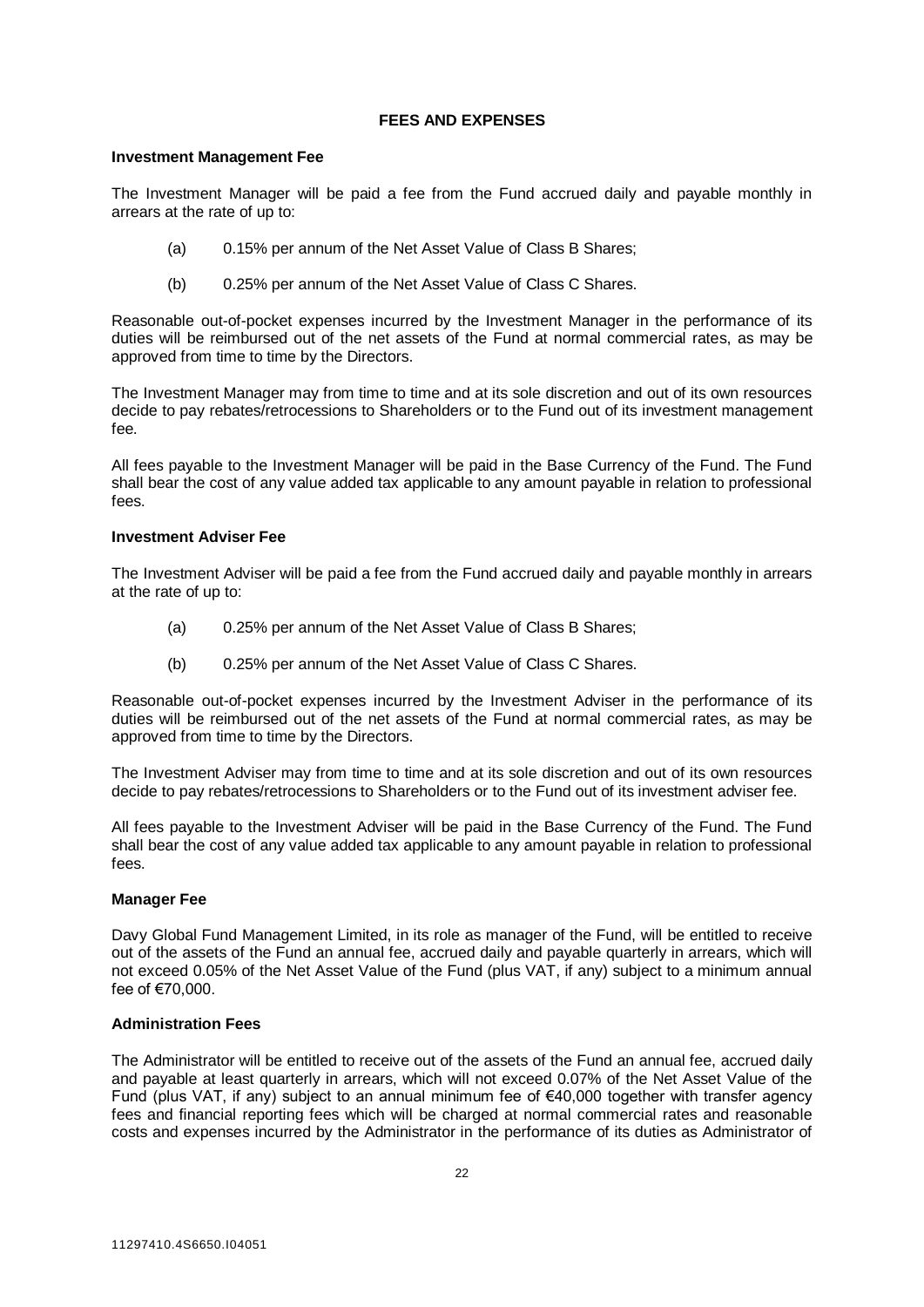the Fund and as agreed compensation for any additional services. These fees shall accrue and be calculated on each Dealing Day and shall be payable at least quarterly in arrears.

# **Depositary Fees**

The Depositary will be entitled to receive from the ICAV out of the assets of the Fund an annual fee, accrued daily and payable at least quarterly in arrears, which will not exceed 0.03% of the Net Asset Value of the Fund subject to an annual minimum fee of €10,000 (plus VAT, if any). In addition the Depositary will be entitled to receive from the Fund sub-custody fees charged at normal commercial rate, including safekeeping and transaction fees. The Depositary will further be entitled to be reimbursed by the Fund for reasonable costs and expenses incurred by the Depositary in the performance of its duties as Depositary of the Fund. These fees shall accrue and be calculated on each Dealing Day and shall be payable at least quarterly in arrears.

# **Establishment and Other Expenses**

The costs of forming the Fund, including the fees and expenses of legal advisers, product development fees and expenses, regulatory and listing fees and expenses and any other fees and expenses arising on the formation and launch of the Fund are not expected to exceed GBP20,000 and will be borne by the Fund and amortised over five years.

# **Fee Cap**

For the avoidance of doubt, the total fees payable by Fund per annum will not exceed 1% of the Net Asset Value of the Fund.

This section should be read in conjunction with the section entitled "Fees and Expenses" in the Prospectus.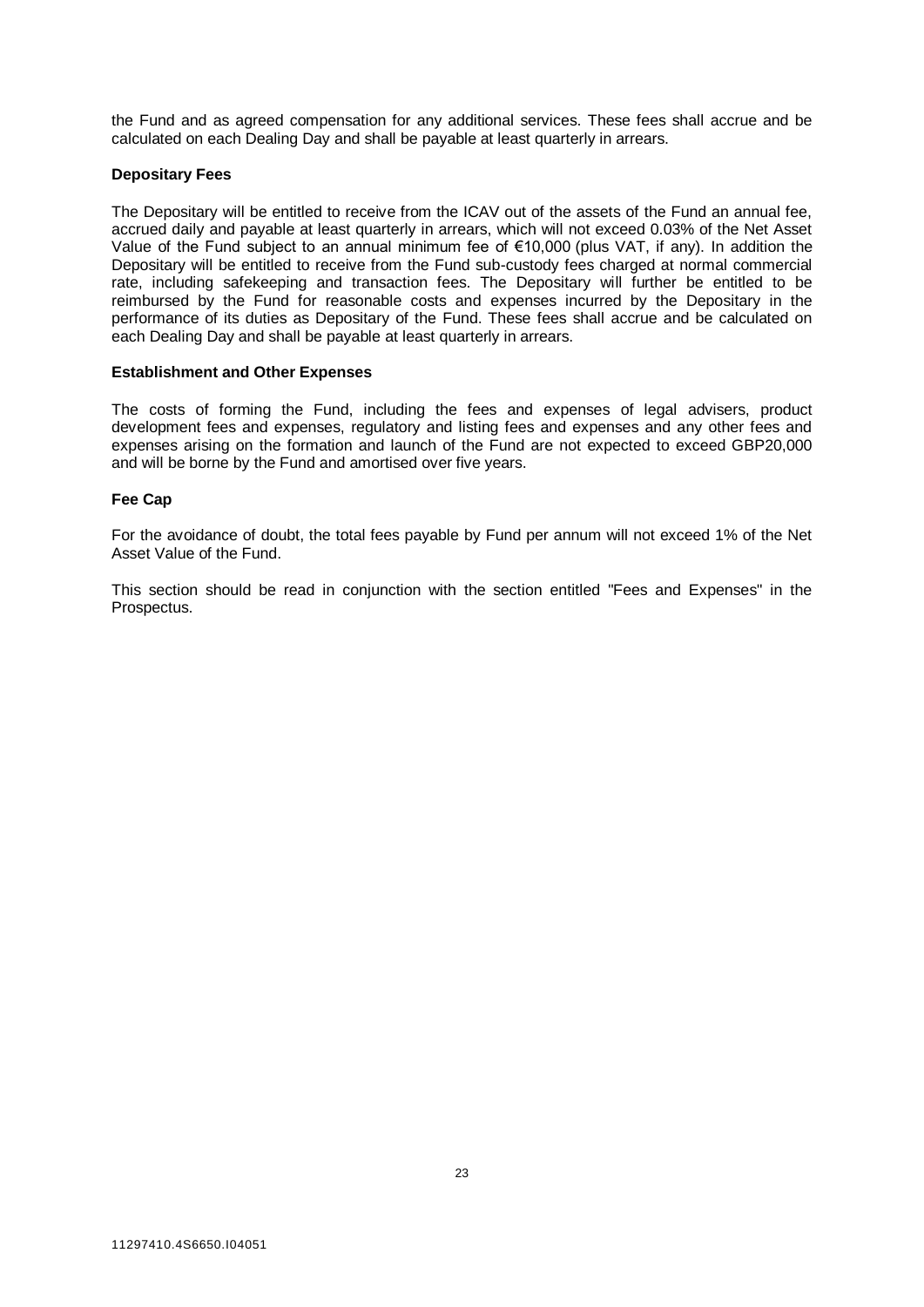# **APPENDIX I**

# **S&P 500 (Chicago Mercantile Exchange)**

The S&P 500, is a market-value weighted index (shares outstanding multiplied by stock price) of 500 stocks traded on the New York Stock Exchange, American Stock Exchange, and the Nasdaq National Market System. The weightings make each company's influence on the respective index's performance directly proportional to that company's market value. Further details of the composition of the Index and its calculation methodology can be found at [www.spindices.com.](http://www.spindices.com/)

# **FTSE 100**

The FTSE 100 is a share index of 100 companies listed on the London Stock Exchange with the highest market capitalisation. The weightings make each company's influence on the respective index's performance directly proportional to that company's market value. Further details of the composition of the FSTE 100 and its calculation methodology can be found at http://www.londonstockexchange.com/exchange/prices-and-markets/stocks/indices/summary /summary-indices.html?index=UKX.

# **Eurostoxx 50**

The Eurostoxx 50 is a stock index of Eurozone stocks designed by STOXX, an index provider owned by Deutsche Börse Group. It is made up of fifty of the largest and most liquid stocks and the index futures and options on the EURO STOXX 50, traded on Eurex, are among the most liquid such products in Europe and the world. The weightings make each company's influence on the respective index's performance directly proportional to that company's market value. Further details of the composition of the Index and its calculation methodology can be found at https://www.stoxx.com/index-details?symbol=SX5E.

# **Russell 2000 ICE**

The Russell 2000® Index is the recognised benchmark measuring the performance of the smallcap segment of the U.S. equity universe. The Russell 2000® Index is a subset of the Russell 3000® Index representing approximately 10% of the total market capitalisation of that index. It includes 2000 of the smallest securities based on a combination of their market cap and current index membership. Further details of the composition of the Index and its calculation methodology can be found at [www.theice.com.](http://www.theice.com/)

# **Swiss Market Index ("SMI")**

The SMI is made up of 20 of the largest and most liquid Swiss Performance Index (SPI) large and mid-cap stocks. As a price index, the SMI is not adjusted for dividends. The weightings make each company's influence on the respective index's performance directly proportional to that company's market value. Further details of the composition of the Index and its calculation methodology can be found at https://www.six-swiss-exchange.com/indices/data\_centre/index\_overview.html.

# **Nikkei 225**

The Nikkei 225 is a stock market index comprised of 225 stocks selected from domestic common stocks in the 1st section of the Tokyo Stock Exchange, excluding ETFs, REITs, preferred equity contribution securities, tracking stocks (on subsidiary dividend) etc other than common stocks. It is a price-weighted index (the unit is yen), and the components are reviewed once a year. Further details of the composition of the Index and its calculation methodology can be found at [https://indexes.nikkei.co.jp/en/nkave/index/profile.](https://indexes.nikkei.co.jp/en/nkave/index/profile)